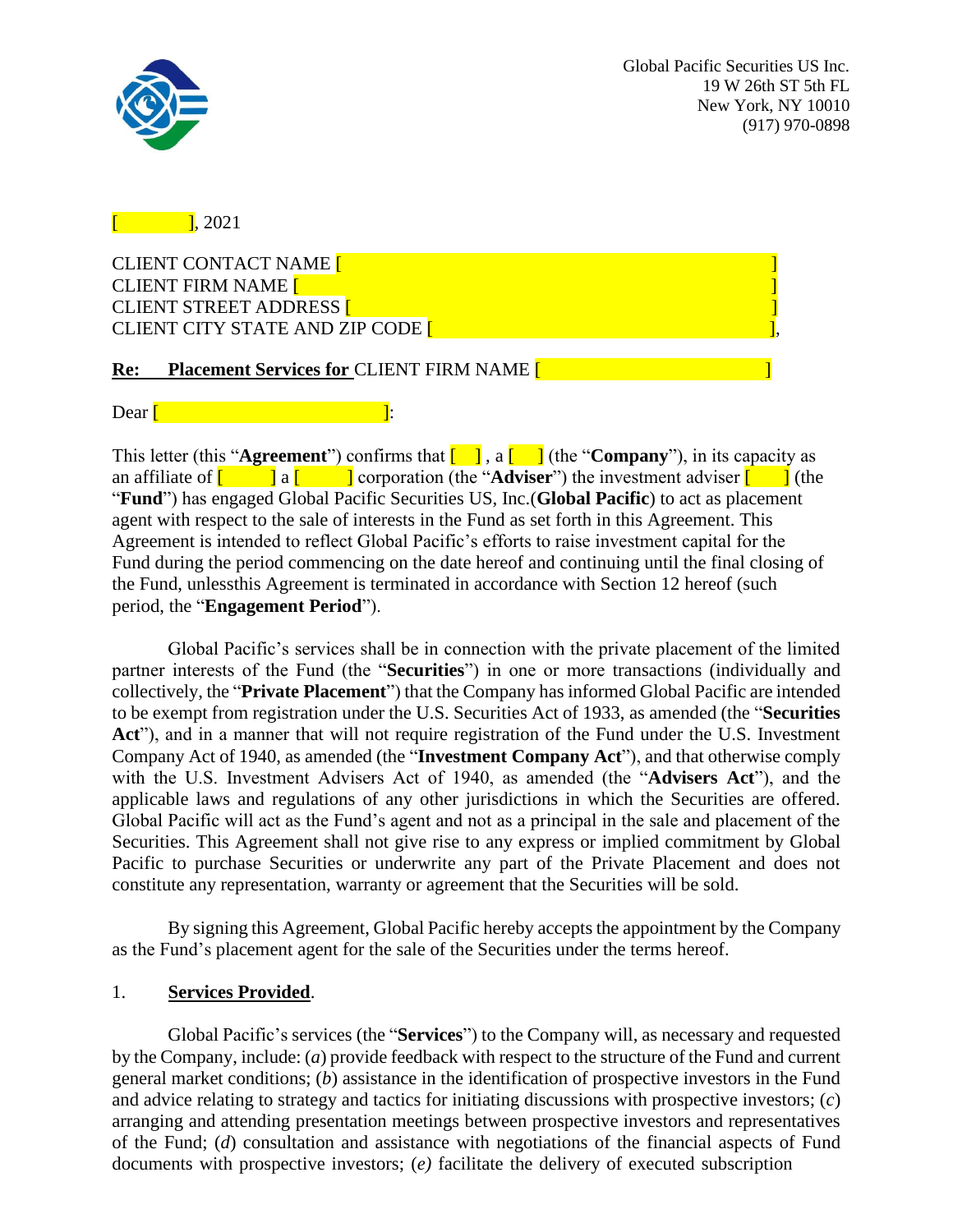

agreements; and (*f*) customary assistance with Fund closings (each, a "**Closing**"). For the avoidance of doubt, services also include: (i) comment on marketing materials (i.e. feedback on pitch book, due diligence materials etc.); and (ii) support during investor due diligence and investor negotiations.

In addition to the Services described above, Global Pacific shall identify and introduce to the Fund specific Investor Prospects (as defined below and listed on **Schedule A**). As used herein, the term "Investor Prospects" includes accredited investors of all types with whom Global Pacific has a substantial pre-existing relationship, and both parties agree to list on **Schedule A**. **Schedule A** shall be amended and agreed from time to time by mutual agreement of the parties to this Agreement. E-mail notice of additions to and/or subtractions from **Schedule A** that are acknowledged in writing by the receiving party shall be deemed sufficient to add or remove names from **Schedule A** between periodic updates.

Furthermore, Global Pacific shall render, during the first week of each calendar month (and more frequently upon written request by the Company) during the Engagement Period a report (the "**Global Pacific Report**") to the Company in a mutually approved format, which report shall set forth in detail the efforts taken to date with respect to Investor Prospects and the response received with respect to such efforts. As set forth in Section 7(c) of this Agreement, Global Pacific shall not engage in any general solicitation of prospective investors, including Investor Prospects, and shall comply with Rule 506(b) of Regulation D and will only approach potential investors if Global Pacific has a substantial pre-existing relationship with such potential investors.

The Company shall provide to Global Pacific all such necessary information as Global Pacific may reasonably request and as the Company shall deem relevant for the purposes of determining whether any Private Placement is appropriate or suitable for the Fund pursuant to any applicable law.

### 2. **The Private Placement**.

The Company intends that the Securities will qualify as a private placement under the applicable U.S. federal and state securities laws and the laws, rules and regulations of any other jurisdictions in which the Securities are offered. The Company will ensure that the Adviser requires, at the time of any sale of the Securities as part of the Private Placement, that each purchaser of the Securities (except Purchasers that are affiliated with the Adviser) provide evidence satisfactory to the Fund to the effect that such purchaser is an "accredited investor" as that term is defined in Rule 501 of Regulation D promulgated under the Securities Act. Neither the Company nor any person acting on its behalf, nor Global Pacific nor any person acting on its behalf, will offer or sell the Securities by any form of general solicitation or general advertising, including the methods described in Rule 502(c) of Regulation D. Global Pacific acknowledges that (a) the Company, the Adviser and their affiliates have the sole right to accept offers to purchase the Securities, and may reject any offer to purchase Securities in whole or in part in its absolute discretion and (b) the Company may instruct Global Pacific in writing to suspend solicitation of purchases of the Securities at any time and, upon receipt of such instructions, Global Pacific shall suspend solicitations until such time the Company has advised it in writing that solicitations of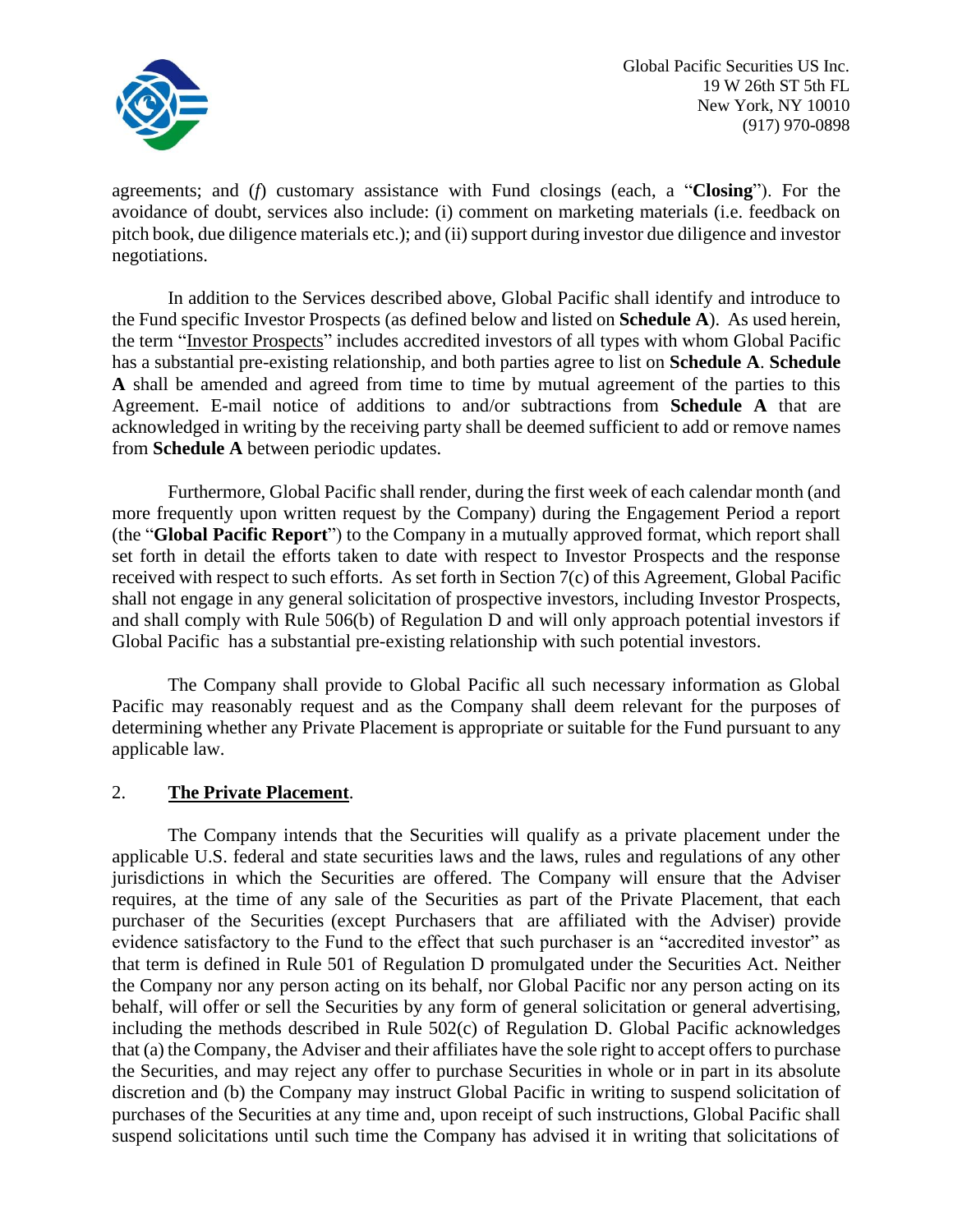

such purchases may be resumed. Any such suspension shall not in any way impair or defeat Global Pacific's entitlement to compensation as set forth in Section 4.

### 3. **Information to be Supplied**.

The Company will furnish to Global Pacific a private placement memorandum relating to the Private Placement (which, together with the appendices and exhibits thereto and any amendments or supplements thereto, is herein referred to as the "**Offering Materials**"). The Company will also furnish Global Pacific with copies of a form of subscription agreement pursuant to which investors will subscribe for the Securities (the "**Subscription Agreement**") and will furnish Global Pacific with the Fund's limited partnership agreement (together with the Subscription Agreement, the "**Fund Agreements**"). The Company will furnish Global Pacific with such amendments and supplements to the Offering Materials and the Fund Agreements as the Fund adopts from time to time. The Company may also, in its sole discretion, make available to Global Pacific additional material, data or other information (whether oral or written) relating to the Securities, the Company and the Fund and any other relevant matters as the Company possesses or can acquire for Global Pacific to use in performing the Services hereunder (the "**Additional Information**"). Global Pacific agrees that it will distribute to each Investor Prospect only such information, including any marketing materials produced by Global Pacific, as has been previously approved by the Company. The Company hereby authorizes Global Pacific to transmit the Offering Materials to the Investor Prospects. The Company shall promptly inform Global Pacific of any Investor Prospects to whom it transmits the Offering Materials or Fund Agreements. Global Pacific will maintain a written log that details the persons to whom it has distributed any materials in connection with the offering of the Securities, and, upon request, will provide the Company with a list of such recipients.

The Fund will also cause to be furnished to Global Pacific at each closing (*i.e*., a date upon which subscriptions are accepted) of the Fund (each, a "**Closing**") copies of such agreements, opinions, certificates and other documents delivered to investors admitted to the Fund at such Closing, as Global Pacific may reasonably request, subject only to any confidentiality obligations that the Fund may have to any such investor. Global Pacific will keep the Company reasonably informed of the status of any discussions or negotiations between Global Pacific and Prospective Investors.

Following each Closing, the Company will provide Global Pacific with a list of Global Pacific Investors that participated in such Closing and the amounts of their respective capital commitments. Following the final Closing, the Fund will provide Global Pacific with all written information generally distributed to all investors admitted to the Fund, other than annual tax information, and subject to any confidentiality obligations that the Fund may have to any Fund investor.

### 4. **Compensation and Expenses**.

(a) As compensation for the services to be provided by Global Pacific hereunder, the Company agrees to pay Global Pacific the following amounts. For a period of six (6) months commencing on the date hereof (the "**Initial Retainer Period**"), the Company shall pay to Global Pacific a monthly, non-refundable retainer in the amount of USD \$10,000 (the "**Retainer**"). The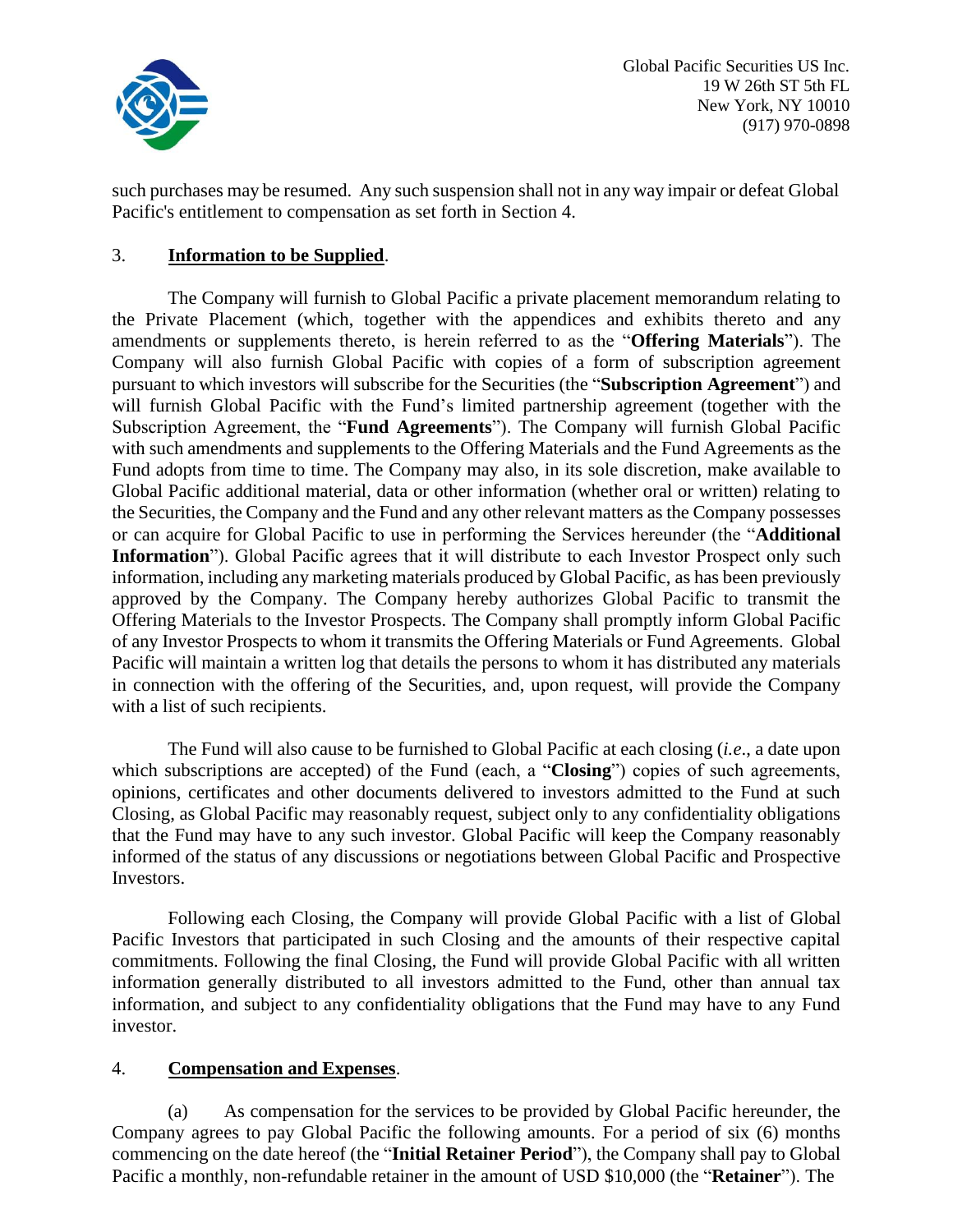

Retainer shall be pro-rated for any partial months and shall be payable to Global Pacific in arrears on the first business day of each month during the Initial Retainer Period. If this Agreement is terminated by the Company before the end of the Initial Retainer Period as set forth in Section 12, then the Company shall no longer be required to pay any further Retainer to Global Pacific . If this Agreement is not terminated by the Company before the end of the Initial Retainer Period as set forth in Section 12, then for the period of the next six (6) months thereafter, the Company shall continue to pay to Global Pacific a monthly Retainer for a second six (6) month period (the "**Second Retainer Period**"). The Retainer shall be pro-rated for any partial months and shall be payable to Global Pacific in arrears on the first business day of each month during the Second Retainer Period. If this Agreement is terminated by the Company before the end of the Second Retainer Period as set forth in Section 12, then the Company shall no longer be required to pay any further Retainer to Global Pacific. If this Agreement is not terminated by the Company before the end of the Second Retainer Period as set forth in Section 12, then for the period of the next six (6) months thereafter, the Company shall continue to pay to Global Pacific a monthly Retainer for a third six (6) month period (the "**Third Retainer Period**"). The Retainer shall be pro-rated for any partial months and shall be payable to Global Pacific in arrears on the first business day of each month during the Third Retainer Period. If this Agreement is terminated by the Company before the end of the Third Retainer Period as set forth in Section 12, then the Company shall no longer be required to pay any further Retainer to Global Pacific. If this Agreement is not terminated by the Company before the end of the Third Retainer Period as set forth in Section 12, then for the period of the next six (6) months thereafter, the Company shall continue to pay to Global Pacific a monthly Retainer for a final six (6) month period (the "**Final Retainer Period**"). The Retainer shall be pro-rated for any partial months and shall be payable to Global Pacific in arrears on the first business day of each month during the Final Retainer Period. If this Agreement is terminated by the Company before the end of the Final Retainer Period as set forth in Section 12, then the Company shall no longer be required to pay any further Retainer to Global Pacific. Notwithstanding anything to the contrary in this Section 4(a), the Company's obligation to pay the monthly Retainer at any time shall cease immediately upon either (i) termination of this Agreement by Global Pacific for any reason or (ii) termination of this Agreement by the Company for Cause (as defined in Section 12). The Retainer amounts will not be offset against Fees, if any, earned and paid to Global Pacific. For the avoidance of doubt, the obligation to pay the monthly Retainer will end no later than the end of the Final Retainer Period, subject to earlier termination as set forth in this Section 4(a).

(b) The Company shall pay to Global Pacific , a cash and non-cash fee (the "**Fee**"), as set forth in **Schedule B**, based on the aggregate capital commitment amount of Securities sold to Global Pacific Investors (as defined in Section 4(c)). Termination of this Agreement shall not eliminate the Company's obligation to pay the Fee to Global Pacific, except to the extent specifically provided for in this Agreement.

(c) "**Global Pacific Investor**" shall mean an Investor Prospect procured by Global Pacific , and accepted as a limited partner by the Fund (in its sole discretion), provided that such Investor Prospect was first introduced by Global Pacific to the Fund, and is listed on **Schedule A**, and further, such introduction included, but was not limited to, a face-to-face, telephonic, or significant electronic or non-electronic communications, or video conference meeting between such investor and principals of the Fund. For the avoidance of doubt, as used herein, Global Pacific Investors shall include affiliates of Global Pacific Investors, referrals made to the Fund or Global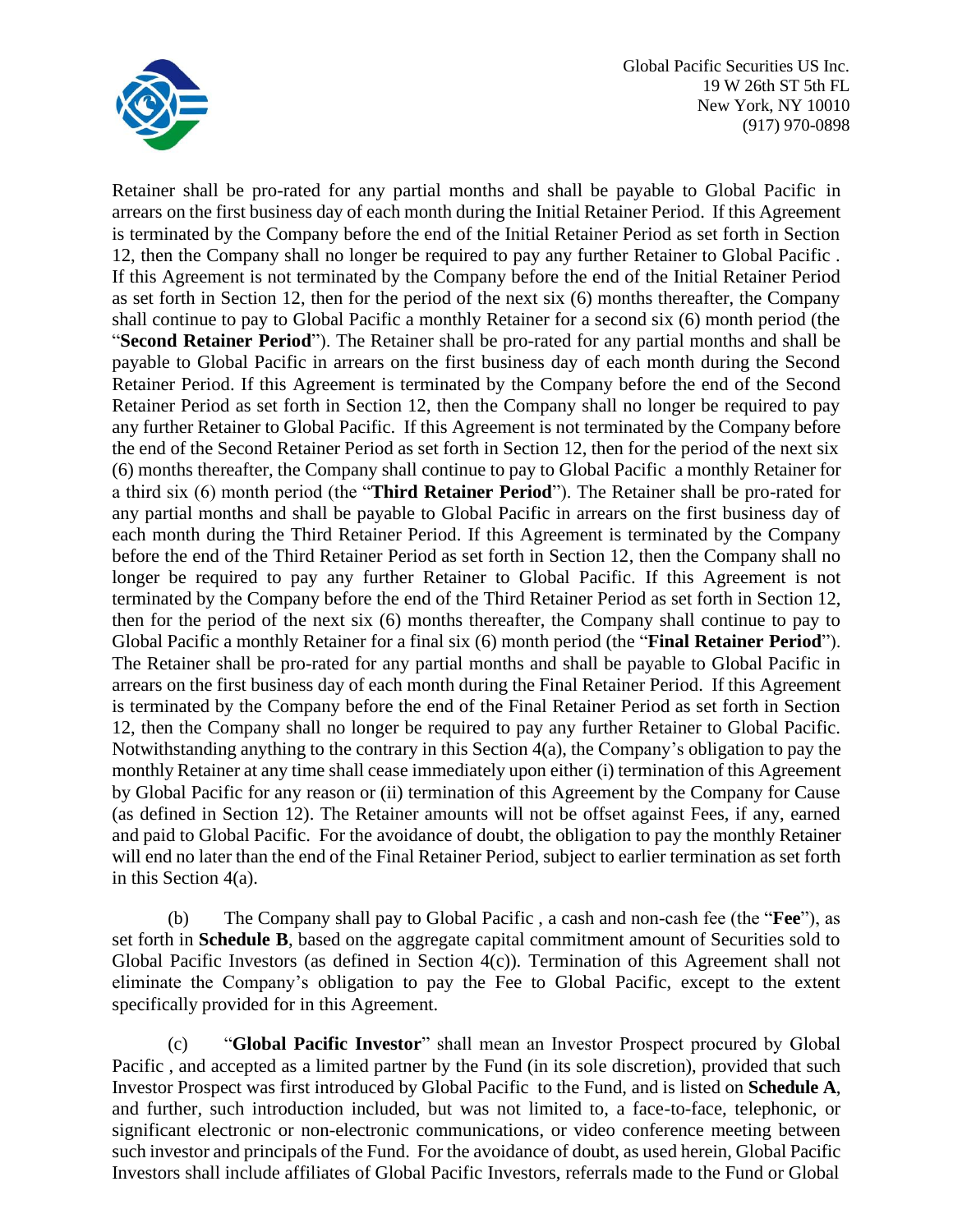

Pacific through a Global Pacific Investor, family members, investment advisers, consultants or clients of Global Pacific Investors, in each case which are accepted as a limited partner in the Fund by the Company, the Adviser or their affiliate (in its sole discretion). All such Global Pacific Investors shall be listed on **Schedule A**, which the parties may be amended by mutual agreement of the parties in writing. E-mail notice of additions to and/or subtractions from **Schedule A** that are consented to in writing by the receiving party shall be deemed sufficient to add or remove names from **Schedule A**, respectively, between periodic updates. Notwithstanding anything to the contrary in this Section 4(c), in no case will any of the following persons or entities be deemed to be Global Pacific Investors or included on **Schedule A**: (A) existing investors in any entity managed by the Company, the Adviser or their affiliates; (B) the Company and the Adviser, (C) any direct or indirect owners of the Company or the Adviser or any subsidiary of the Company or the Adviser, (D) any affiliates of the Company or the Adviser or (E) any of the potential investors listed on **Schedule E** (the "[ ] **Contacts**").

(d) No Fee will be paid with respect to any Global Pacific Investor associated with a governmental entity in a jurisdiction that does not permit such payment and no prospective investor with respect to which such payment is prohibited will be listed in **Schedule A**.

(e) If any Global Pacific Investor identified and introduced to the Fund by Global Pacific pursuant to this Agreement with respect to which Global Pacific is due compensation establishes a managed account with the Fund or an Affiliate in lieu of, or in addition to, investing capital in the Fund, then, for purposes of determining Global Pacific's right to receive compensation pursuant to this Section 4, such person shall be deemed to be a Global Pacific Investor and the assets of such person deposited in such managed account or invested in such investment vehicle, fund or entity shall be deemed to have been invested in a Fund for Global Pacific's compensation purposes only.

(f) For so long as Global Pacific shall be entitled to receive compensation pursuant to this Section 4, and subject to any confidentiality obligations of the Fund, the Adviser, or the Company to the Global Pacific Investors, the Company shall deliver to Global Pacific copies of all executed subscription documents for investments by Global Pacific Investors in the Fund.

(g) A Solicitors Disclosure Statement (**Schedule C**), in a format acceptable to the parties, must be delivered to each Global Pacific Investor, and be placed on file with the Fund, with a copy to Global Pacific.

(h) If any Global Pacific Investor subscribes to any successor fund ("**Successor** Fund<sup>"</sup>) sponsored by the Company within five (5) years of the closing of the Fund hereof, and such subscription is accepted, Global Pacific shall be entitled to a reduced payment of Fee ("**Successor Fund Fee**") as set forth in **Schedule B** to this Agreement. The amount of Successor Fund Fee shall be paid in eight (8) equal quarterly installments. The first cash installment of the applicable Fee shall be paid to Global Pacific within ten (10) business days after the quarter end in which the Fund's subscription documents are fully executed by the Fund and the Global Pacific Investor.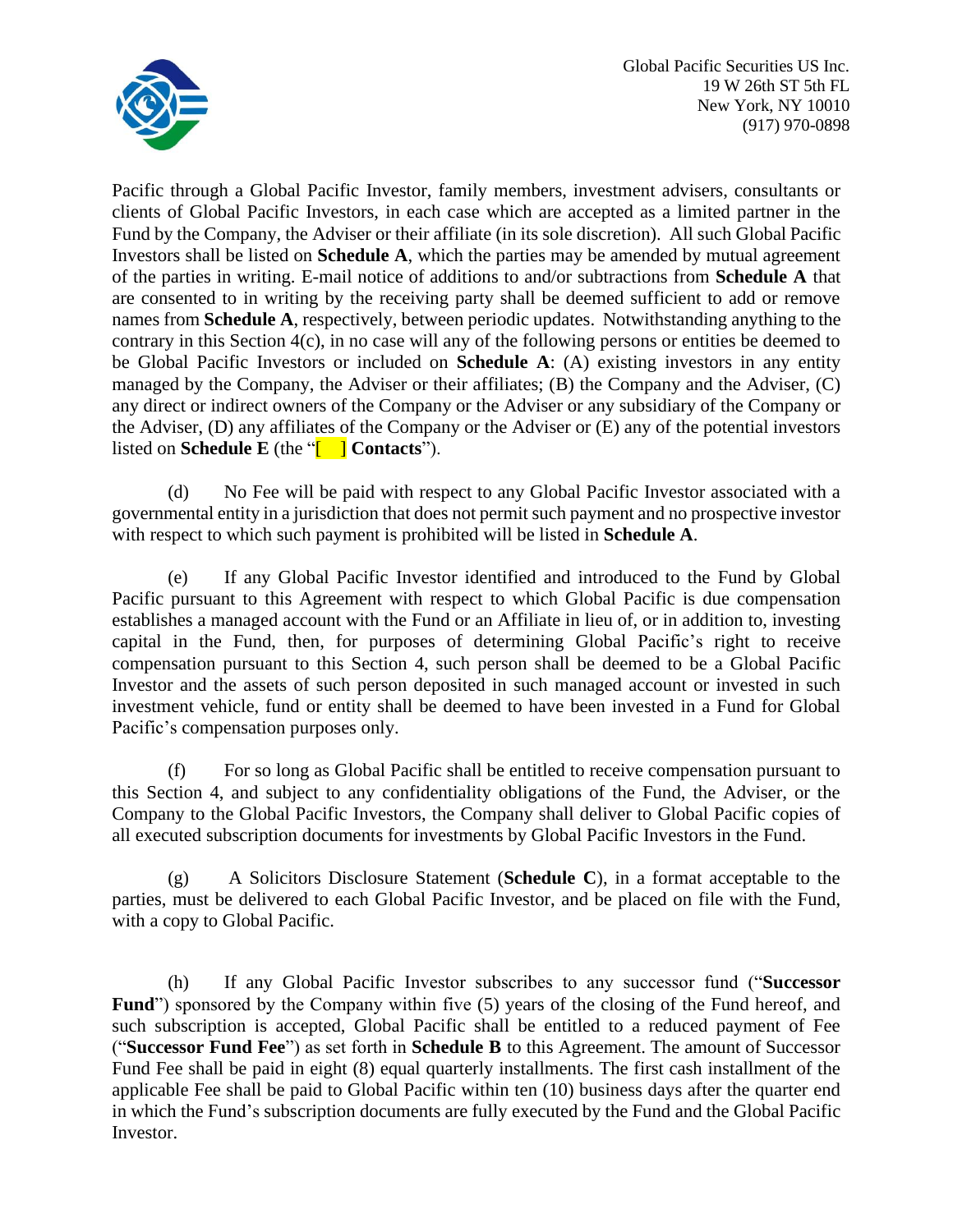

### 5. **Payment of Fee**.

(a) **Prohibited Fees**. The parties acknowledge that certain investors have either laws or policies that prohibit them from working with a placement agent or paying (directly or indirectly) a fee to a placement agent. In such event, Global Pacific shall not be entitled to a Fee with respect to an investment in the Fund by such investors.

(b) **Reimbursement of Expenses**. Upon receipt of evidence of such expenses, the Company agrees to reimburse Global Pacific upon request (but not more frequently than monthly) for Global Pacific's commercially reasonable and actual expenses (each an "**Expense**" and collectively, the "**Expenses**") incurred in connection with its engagement hereunder, including expenses associated with due diligence conducted by Global Pacific , travel and document production costs if any, regardless of whether the Private Placement contemplated by this Agreement is consummated. Notwithstanding the foregoing, (i) each Expense in respect of hotel accommodations must be reasonable in light of the circumstances (ii) all airline travel must be in the coach class cabin and (iii) in no event will the Company be obligated to pay the fees or disbursements of Global Pacifics counsel or other professional service providers. Global Pacific will notify the Company when such aggregate expenses exceed \$20,000 for non-overseas travel, and at such time the Company and Global Pacific must mutually agree (each in their sole discretion) upon the amount of any reimbursable expenses that Global Pacific may incur going forward in excess of such amount. For overseas travel accompanying marketing, the parties must agree in advance to the expenses for such travel. Global Pacific shall submit a monthly invoice with respect to Expenses incurred by Global Pacific during the prior month. All payments to be made pursuant to this Agreement shall be made within thirty (30) days after receipt by the Company of an invoice therefore, including reasonable supporting documentation.

(c) **The Company's Expenses.** The Company will bear all of its own legal, accounting, printing and other expenses in connection with the offering and sale of the Securities. It also is understood that Global Pacific will not be responsible for any fees or commissions payable to financial or other advisors utilized or retained by the Company or the Fund.

(d) **Effect of Default by Global Pacific Investors**. Should any Global Pacific Investor default (and not subsequently cure or, whether in writing or by acceptance of additional commitments from such purchaser, receive a waiver in respect of, such default) with respect to its capital call obligations to the Fund within the three year period following its accepted commitment to purchase the Securities of the Fund, the Company shall be relieved of its obligation to pay the Fee solely with respect to the portion of capital defaulted upon by such defaulting Global Pacific Investor.

(e) **Use of sub-agents.** Global Pacific may separately engage, with the prior written approval of the Company, sub-agents as it may deem necessary or appropriate. Global Pacific hereby agrees that it shall have the sole responsibility to compensate the sub-agents, and the Company shall not have any obligation to compensate any sub-agents. To the extent that a subagent incurs any reimbursable expenses that Global Pacific would have been entitled to incur under Section 5(b) of this Agreement, and such expenses are not duplicative of expenses incurred by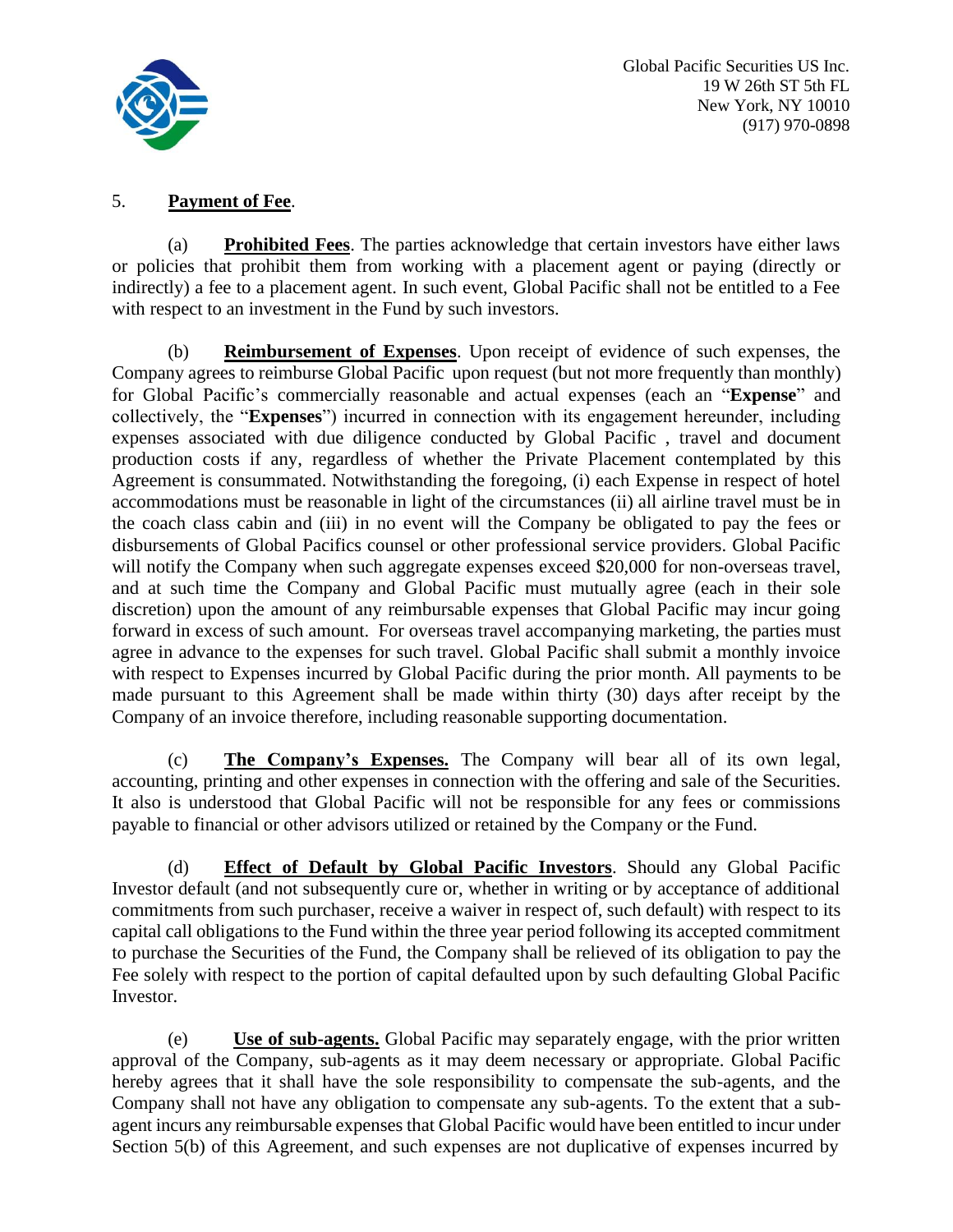

Global Pacific, the Company shall reimburse Global Pacific for such expenses of the sub-agent and Global Pacific shall reimburse the sub-agent. Global Pacific agrees that if/when it engages a sub-agent with the prior written approval of the Company, Global Pacific will ensure that this subagent will agree to the terms of this Agreement. Global Pacific shall be liable for the actions and inactions of any such sub-agent, and shall cause any such sub-agent to comply with the terms of this Agreement, as well as agree to hold harmless and indemnify the Company and the Fund and their affiliates.

# 6. **Company's Covenants, Representations, Warranties and Acknowledgments**.

In connection with the Private Placement, the Company represents, warrants and agrees with Global Pacific as follows:

(a) During the Engagement Period, the Company will use reasonable efforts to cause its principals to devote such time as reasonably necessary to assist Global Pacific in obtaining capital commitments from Global Pacific Investors.

(b) At all times through and including the final Closing, if any event shall occur, information shall become known or condition shall exist as a result of which it is necessary or advisable, to amend or supplement the Offering Materials so that the Offering Materials will not contain an untrue statement of a material fact or omit to state a material fact necessary in order to make the statements contained therein, taken together, not misleading in light of the circumstances under which they were made existing at the time it is delivered to prospective purchasers, the Company, at its sole cost and expense, will (without prejudice to Section 6(f) below) promptly prepare and furnish to Global Pacific such number of copies of such amendment or supplement as Global Pacific may reasonably request that will correct such untrue statement or omission. The Company will advise Global Pacific promptly if practicable and legally permissible of the occurrence of any event or the existence of any condition known to the Company referred to in paragraph (b) of this Section 6.

(c) The Company will provide each Prospective Investor the reasonable opportunity to ask questions of, and receive answers from, a representative of the Fund concerning the terms and conditions of the offering of the Securities and to request any other reasonable additional information about the Fund and the Securities, to the extent the officers and employees of the Company can acquire it without unreasonable effort or expense.

(d) The Company has not taken, and will not take, any action, directly or indirectly, so as to cause the Securities to fail to be entitled to exemption from registration under the Securities Act or the Investment Company Act.

(e) The Company acknowledges and agrees that Global Pacific has been retained solely to provide the advice or services set forth in this Agreement. Global Pacific shall act as an independent contractor, and it is understood and agreed that this Agreement does not create a fiduciary relationship between Global Pacific and the Company or any of the Company's affiliates, officers, directors or employees. Any duties of Global Pacific arising out of its engagement hereunder shall be owed solely to the Company.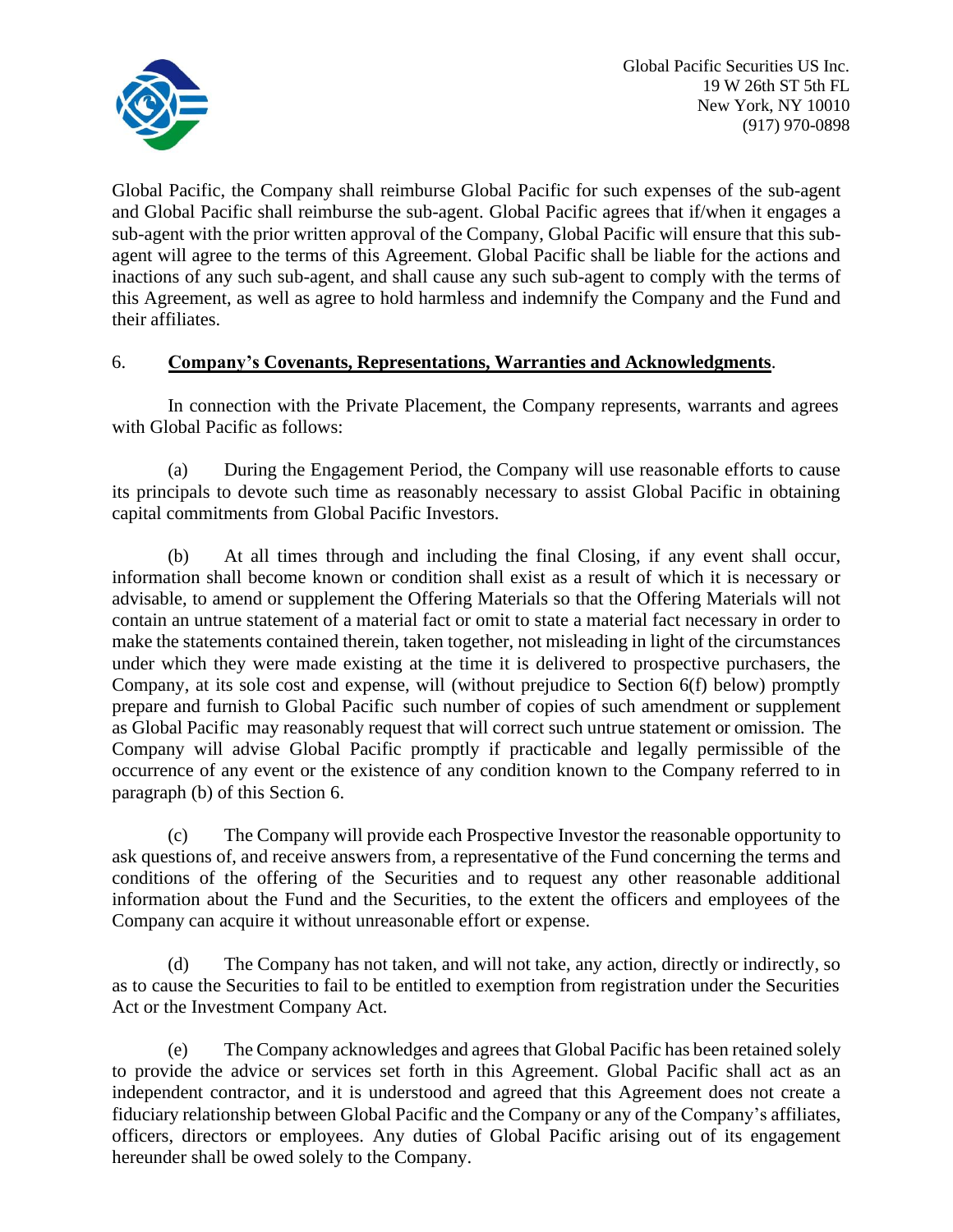

(f) The Company acknowledges and agrees that it will deliver to Global Pacific Investors the Solicitors Disclosure Statement substantially in the form supplied to the Company by Global Pacific (a copy of which is attached to this Agreement) before such Global Pacific Investors subscribe to the Fund.

### 7. **Global Pacific's Covenants, Representations, Warranties and Acknowledgments**.

In connection with the Private Placement, Global Pacific represents, warrants and agrees with the Company as follows on behalf of Global Pacific, its affiliates and any sub-agents retained by Global Pacific pursuant to Section 5(e):

(a) Global Pacific agrees to use its commercially reasonable efforts during the Engagement Period to assist Company in obtaining capital commitments from Global Pacific Inventors.

(b) Global Pacific will not offer Securities by any form of general solicitation or general advertising, including the methods described in Rule 502(c) of Regulation D of the Securities Act. Global Pacific will not offer, offer forsale, offer to sell or sell any of the Securities: (i) except to investors with which it has a pre-existing relationship prior to any offer or sale of the Securities and each of which, together with any other investor for which such investor is acting as a trustee or other fiduciary, Global Pacific , the Company or the Fund (as the case may be) shall reasonably believe is an "accredited investor" with respect to the Securities within the meaning of Regulation D under the 1933 Act; (ii) by means of any form of general solicitation or general advertisement, including but not limited to (A) any advertisement, article, notice or other communication published in any newspaper, magazine or similar media or broadcast over television or radio and (B) any seminar or meeting whose attendees have been invited by any general solicitation or general advertising. Global Pacific further agrees that it will not offer the Securities to any person or in any manner that would require the Company, the Adviser, the Fund, the Securities or any of the Fund Agreements to be registered, licensed, qualified or approved by any regulatory authority in any jurisdiction, except as may be directed by the Company.

(c) The execution, delivery and performance of this Agreement by Global Pacific will not violate any agreement or other instrument to which such party is a party or by which such party is bound or affected, or result in a breach of or constitute a default under any such agreement or instrument.

(d) Global Pacific (i) was and is duly organized, validly existing, and in good standing under the laws of the State of its formation or incorporation, and has complied with, and shall comply with, all applicable laws in order to conduct its business, (ii) is and will continue at all times during the term of this Agreement to be, registered as a broker-dealer with the Securities and Exchange Commission and under the law of each state and, to the extent required, qualified as the equivalent thereof in each other applicable jurisdiction in which such qualification is required to perform its duties hereunder, and a member in good standing of the Financial Industry Regulatory Authority ("**FINRA**") and (iii) with respect to offering the Securities to persons outside of the United States, it will be qualified to offer the Securities in such jurisdiction and will offer the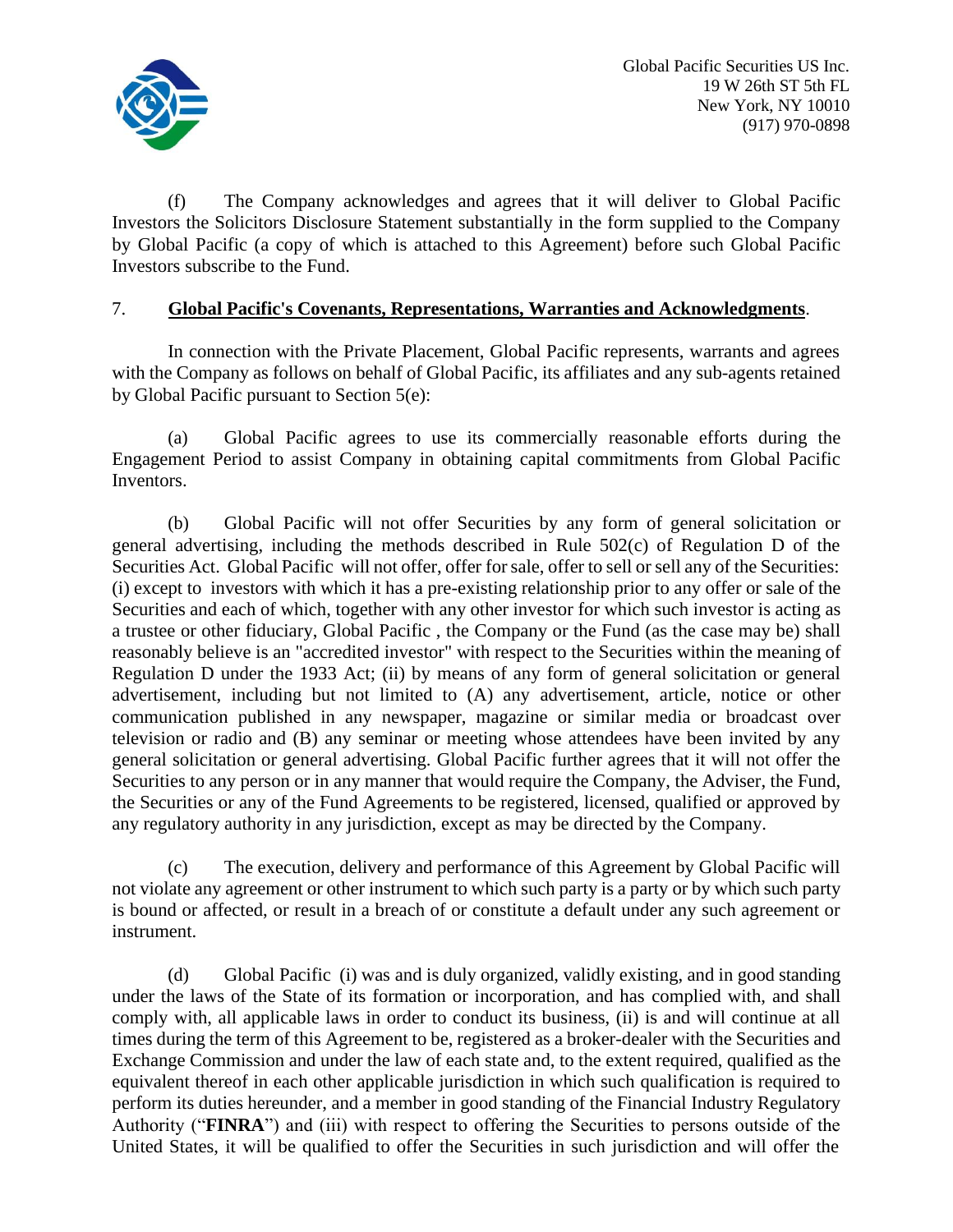

Securities in accordance with the laws and regulations applicable to it in connection with the offering of Securities in such jurisdiction. Global Pacific has all power and authority required to execute, deliver, and perform this Agreement, and this Agreement constitutes a legal, valid and binding agreement of Global Pacific, enforceable against Global Pacific in accordance with its terms.

(e) Global Pacific and each of its affiliates and their respective directors, officers, employees and representatives who will engage in the activities described herein is, and will continue to be at all times during the term of this Agreement, (i) registered or licensed as an agent, salesman, salesperson, or sales representative in the jurisdictions from, in, or into which, such individual will be engaging in the activities described herein, and (ii) registered as a registered representative of Global Pacific with FINRA, and none of such registrations or licenses has expired or been revoked, suspended, terminated, limited, qualified, or conditioned in any respect; or, alternatively, such individual is not and will not be so required to be registered or licensed.

(f) Except as disclosed on **Schedule D** hereto, no event relating to any Placement Agent Person is required to be disclosed pursuant to Rule 506(e) of Regulation D under the Securities Act in order for the offering of Securities contemplated by this Agreement to comply with the Safe Harbor Provisions. No Placement Agent Person has, at any time, become subject to any event described in Rule 506(d)(1)(i)-(viii) of Regulation D (a "**Disqualifying Event**"). The Global Pacific agrees that it will promptly notify the Company in the event of the occurrence of any Disqualifying Event relating to any Placement Agent Person. As used herein, "**Placement Agent Persons**" means individually and collectively each of Global Pacific , any managing member of Global Pacific , any director or executive officer of Global Pacific or any such managing member, any other officer of Global Pacific or any such managing member who participates in the Private Placement, and any other person that has been or will be paid (directly or directly) remuneration by Global Pacific for solicitation of purchasers in connection with the Private Placement.

(g) Global Pacific agrees that in connection with the Private Placement it shall comply with all applicable laws, regulatory provisions and requirements in the jurisdictions in which Global Pacific solicits investors on behalf of the Fund, to the extent necessary for the performance of Global Pacific's duties hereunder.

(h) Global Pacific shall have no authority to (i) commit the Company or the Fund to any sale of Securities; (ii) provide information concerning the Securities or the Fund which has not been approved by the Company; (iii) make unsubstantiated statements, representations or warranties about the Securities, the Company or the Fund; or (iv) act in any capacity other than as set forth in this Agreement in connection with the sale of the Securities.

# 8. **Noncompetition Covenant**.

Global Pacific shall not (and hereby agrees not to), during the Engagement Period, provide Services to a sponsor of any competing real estate triple net leasing investment fund involved in providing a similar investment strategy as defined in the Fund Agreements. The Company further agree that in the event that the provisions of this Section 8 should be held by any court or other constituted legal authority to be void or unenforceable in any particular area or jurisdiction, then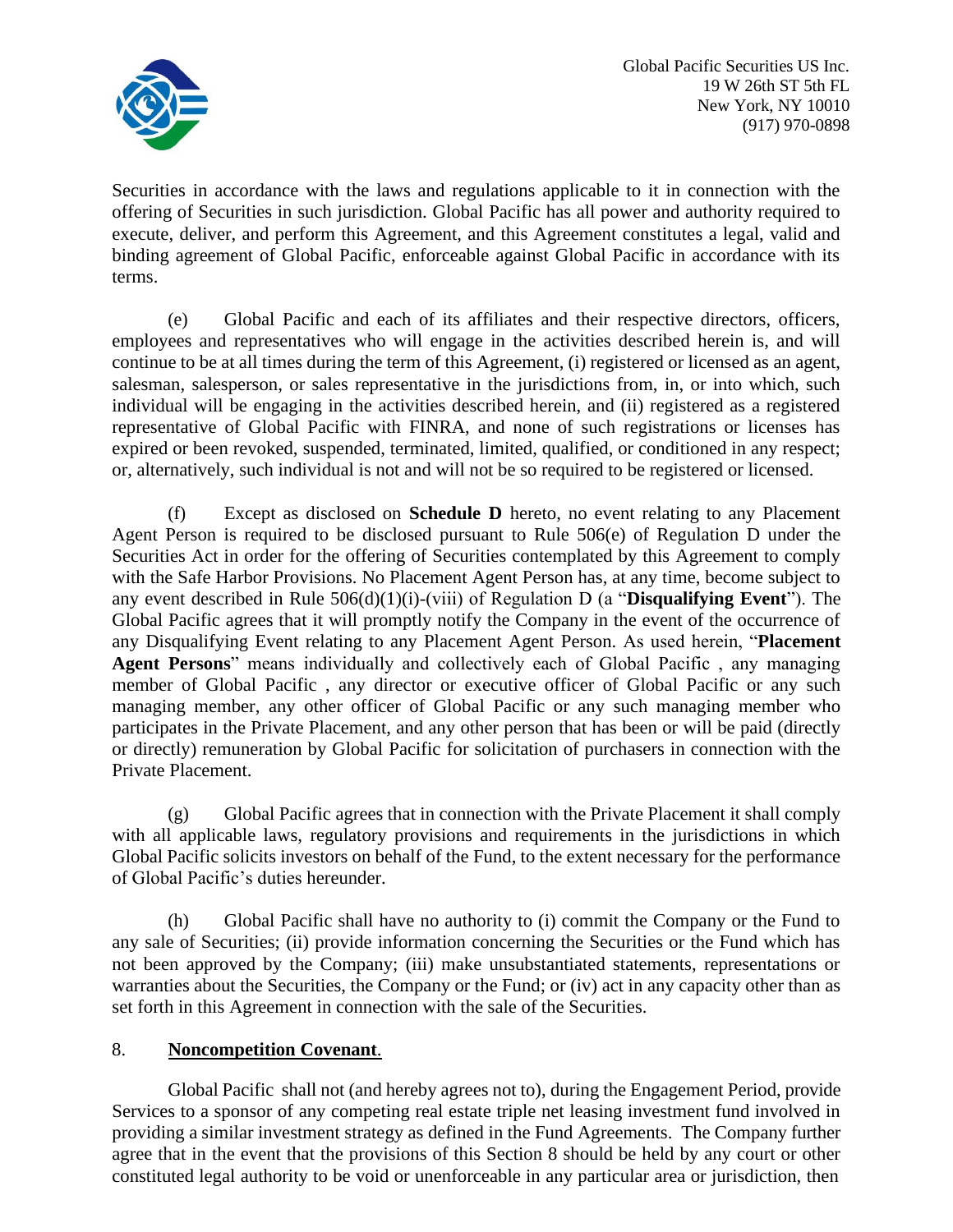

the parties hereto shall consider this Section 8 to be amended and modified so as to eliminate there from that particular area or jurisdiction as to which such noncompetition covenants are so held void or otherwise unenforceable, and, as to all other areas and jurisdictions so covered by the noncompetition covenants, the terms and provisions hereof shall remain in full force and effect as originally written.

# 9. **Announcements**.

Upon completion of any Private Placement, Global Pacific may, at its option and expense, but subject to the prior written approval of the Company which shall not be unreasonably withheld or delayed, place an announcement in such print and/or electronic publication media as it may choose, stating, among other things, that the Private Placement has been completed and that Global Pacific has acted as financial advisor and placement agent to the Fund in the Private Placement.

### 10. **Notices**.

All communications required to be in writing hereunder shall be in writing and shall be mailed or delivered (*a*) to the Company at:  $\begin{bmatrix} \bullet \end{bmatrix}$  Attention:  $\begin{bmatrix} \bullet \end{bmatrix}$ , and (*b*) to Global Pacific, at its offices at: c/o Global Pacific Capital, LLC, 110 Wall Street Room 6-072, New York, NY 10005 Attention:  $\boxed{\bullet}$ .

### 11. **Anti-Money Laundering.**

With respect to the Private Placement, Global Pacific will comply in all material respects with all laws and regulations concerning money laundering and related activities, including the Uniting and Strengthening America by Providing Appropriate Tools Required to Intercept and Obstruct Terrorism Act of 2001 (the "**USA Patriot Act**") and the Bank Secrecy Act, as amended by the USA Patriot Act.

### 12. **Termination of Agreement**.

This Agreement may be terminated any reason by the Company at any time effective as of (i) the date that is six (6) months from the date hereof; (ii) the date that is twelve (12) months from the date hereof; (iii) the date that is eighteen (18) months from the date hereof; and (iv) the date that is twenty-four (24) months from the date hereof. Further, this Agreement may be terminated by Global Pacific or the Company at any time following the date that is twenty-four (24) months from the date hereof, upon giving thirty (30) days' prior written notice thereof to the nonterminating party. Notwithstanding anything to the contrary in this Section 12, either party shall have the right to terminate this Agreement immediately upon written notice to the other party if such termination is due to (a) the material breach of this Agreement by the non-terminating party (which material breach has not been cured within a reasonable period of time following written notice thereof) or (b) the willful misconduct or gross negligence of the non-terminating party ((a) and (b) will be "**for Cause**" terminations). In addition, if any Placement Agent Person is subject to a Disqualifying Event, the Company may terminate this Agreement immediately by written notice to Global Pacific, which shall also be a "for Cause" termination of Global Pacific. Following any termination or expiration of this Agreement, the Company shall pay to Global Pacific the fees and expenses accrued pursuant to Section 4 prior to such termination or expiration.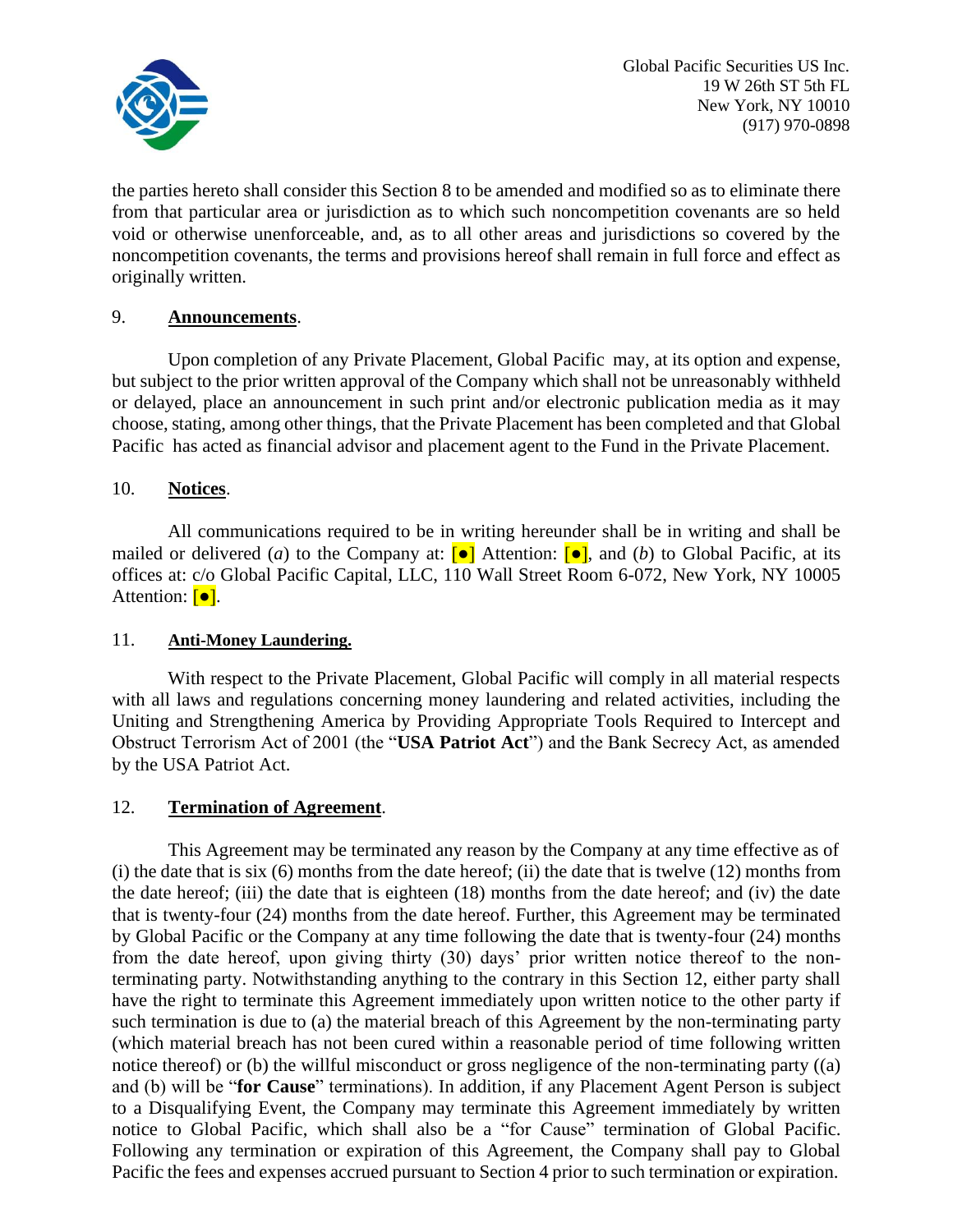

Sections 4, 5, 6, 7, 8, 13, 20 and 21 of this Agreement will also remain operative and in full force and effect regardless of any expiration or termination of this Agreement.

### 13. **Arbitration**.

Each of the parties agrees that (a) any dispute, claim or controversy arising out of or relating to this Agreement or the breach, termination, enforcement, interpretation or validity thereof, including the determination of the scope or applicability of this agreement to arbitrate, shall be finally settled by arbitration in accordance with the Arbitration Rules of the AAA, using AAA's streamlined rules of arbitration. The seat of arbitration shall be San Francisco, CA and the number of arbitrators shall be one. In the event of arbitration, the non-prevailing party agrees to reimburse the prevailing party for its reasonable legal fees incurred therewith.

### 14. **Successors and Assigns**.

This Agreement shall be binding upon and inure to the benefit of the Company and Global Pacific, and their permitted successors and assigns.

### 15. **Severability**.

If any term, provision, covenants or restriction contained in this Agreement is held by a court of competent jurisdiction or other authority by judgment or order no longer subject to review, to be invalid, void, unenforceable or against its regulatory policy, the remainder of the terms, provisions, covenants and restrictions contained in this Agreement shall remain in full force and effect and shall in no way be affected, impaired or invalidated.

### 16. **Entire Agreement; Amendment; etc**.

This Agreement incorporates the entire understanding of the parties with respect to this engagement of Global Pacific by the Company, and supersedes all previous agreements or understandings regarding such engagement, should they exist. No waiver, amendment or other modification of this Agreement shall be effective unless in writing and signed by each party to be bound thereby.

### 17. **Governing Law; Jurisdiction**.

This Agreement and any claim related directly or indirectly to this Agreement (including any claim concerning advice provided pursuant to this Agreement) shall be governed and construed in accordance with the laws of the State of California (without giving regard to the conflicts of law provisions thereof). No such claim shall be commenced, prosecuted or continued in any forum other than the courts of the State of California, and each of the parties hereby submits to the jurisdiction of the said court. Each party hereby waives, and upon their execution of this Agreement the Company waives on behalf of itself and its successors and assigns any and all right to argue that the choice of forum provision is or has become unreasonable in any legal proceeding.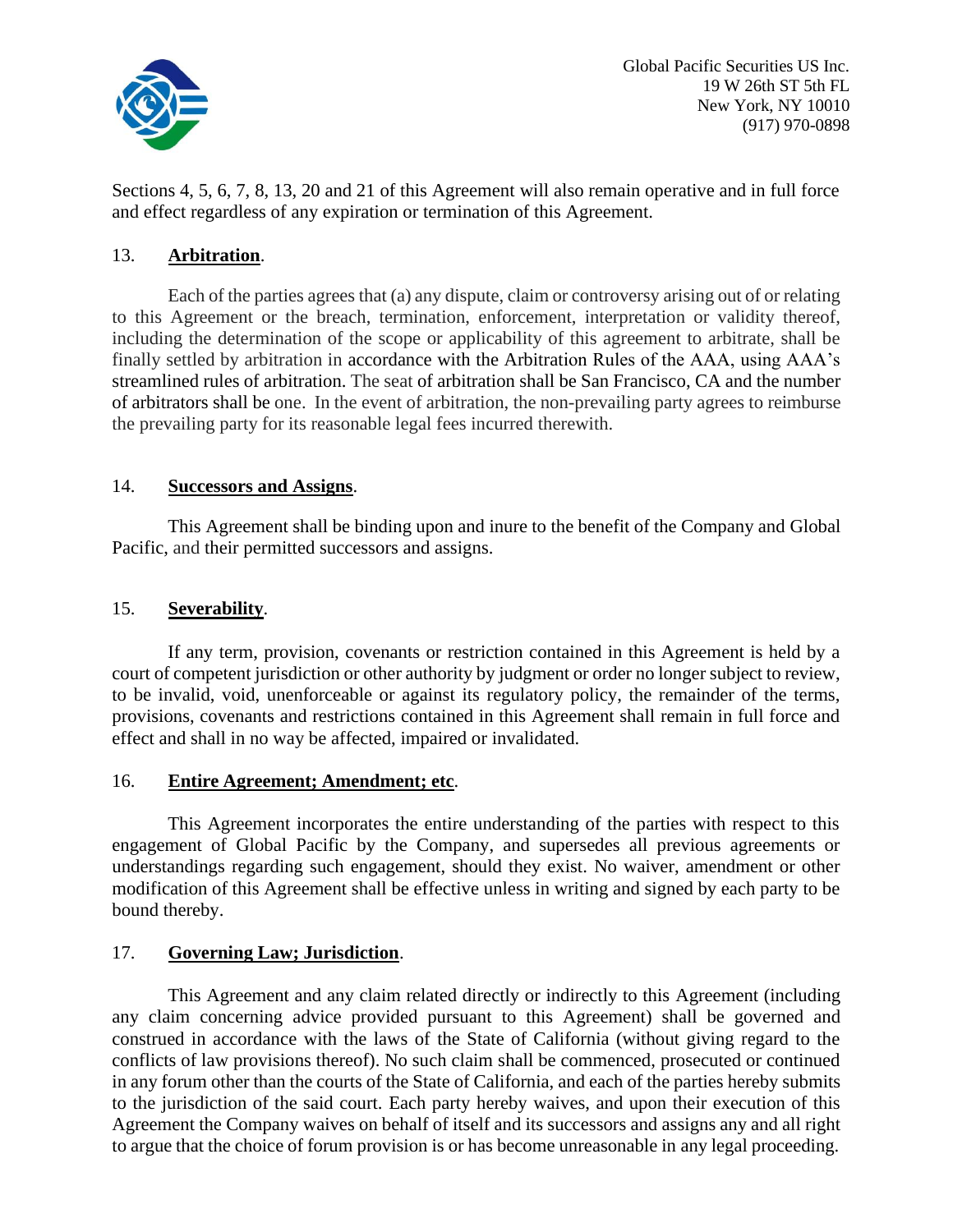

### 20. **Indemnification**.

(a) The Company shall indemnify and hold harmless Global Pacific and its directors, officers, agents and employees (Global Pacific and each such entity or person hereinafter referred to as a "**Global Pacific Indemnified Person**"), from and against any and all losses, claims, demands, damages or liabilities of any kind (collectively, "**Liabilities**") caused by, arising out of or in connection with or from or attributable to (i) a material breach th is Agreement made by the Company herein; (ii) any act or omission constituting willful misconduct or gross negligence by the Company in connection with its obligations under this Agreement; (iii) any untrue statement or alleged untrue statement of a material fact contained in the Offering Materials or any omission or alleged omission to state therein a material fact necessary to make the statements therein, in light of the circumstances under which they were made, not misleading (other than untrue statements or alleged untrue statements in, or omissions or alleged omissions from, information relating to a Global Pacific Indemnified Person furnished in writing by or on behalf of such Global Pacific Indemnified Person expressly for use in the Offering Materials); or (iv) services rendered or to be rendered by any Global Pacific Indemnified Person pursuant to this Agreement, the transactions contemplated hereby or the Company's actions or inactions in connection with any such transactions, and will reimburse each Global Pacific Indemnified Person for all reasonable out of pocket expenses, including reasonable fees and disbursements of counsel (collectively, " **Expenses**") as they are incurred in investigating, preparing, pursuing or defending any claim, action, proceeding or investigation pertaining to the matters described in clauses (i) through (iv) above, whether or not in connection with pending or threatened litigation, whether or not any Global Pacific Indemnified Person is a party and whether brought by the Company or any affiliate thereof; provided, however, that the Company shall not be liable to, and shall not have any indemnification or reimbursement obligation to, any Global Pacific Indemnified Person to the extent that any Liability or Expense has resulted from any Global Pacific Indemnified Person's bad faith, material breach of this Agreement, willful misconduct or gross negligence or to any matters related to sub-agents retained by Global Pacific ("**Disabling Conduct**"); provided further, however, that any amounts for reimbursement of Expenses advanced to a Global Pacific Indemnified Person pursuant to this Section 20(a) will be repaid to the Company in the event that such Expenses resulted from Disabling Conduct.

(b) Global Pacific shall indemnify and hold harmless the Company, the Adviser, the Fund and each of their respective directors, officers, agents, employees and affiliates (each such entity or person hereinafter referred to as a "**Company Indemnified Person**") from and against any Liabilities caused by, arising out of or in connection with or from or attributable to (i) a material breach this Agreement made by Global Pacific (or its sub-agents); (ii) any act or omission constituting willful misconduct or gross negligence by Global Pacific (or its subagents) in connection with its obligations under this Agreement; (iii) Global Pacific's (or its subagents') dissemination of information regarding the Fund that contains or is alleged to contain any untrue statement of a material fact or any omission of a material fact necessary in order to make the statements made therein, in light of the circumstances under which they were made, not misleading and that was not published or provided to Global Pacific by the Fund or the Company, not accurately derived from information published or provided by the Fund and the Company, or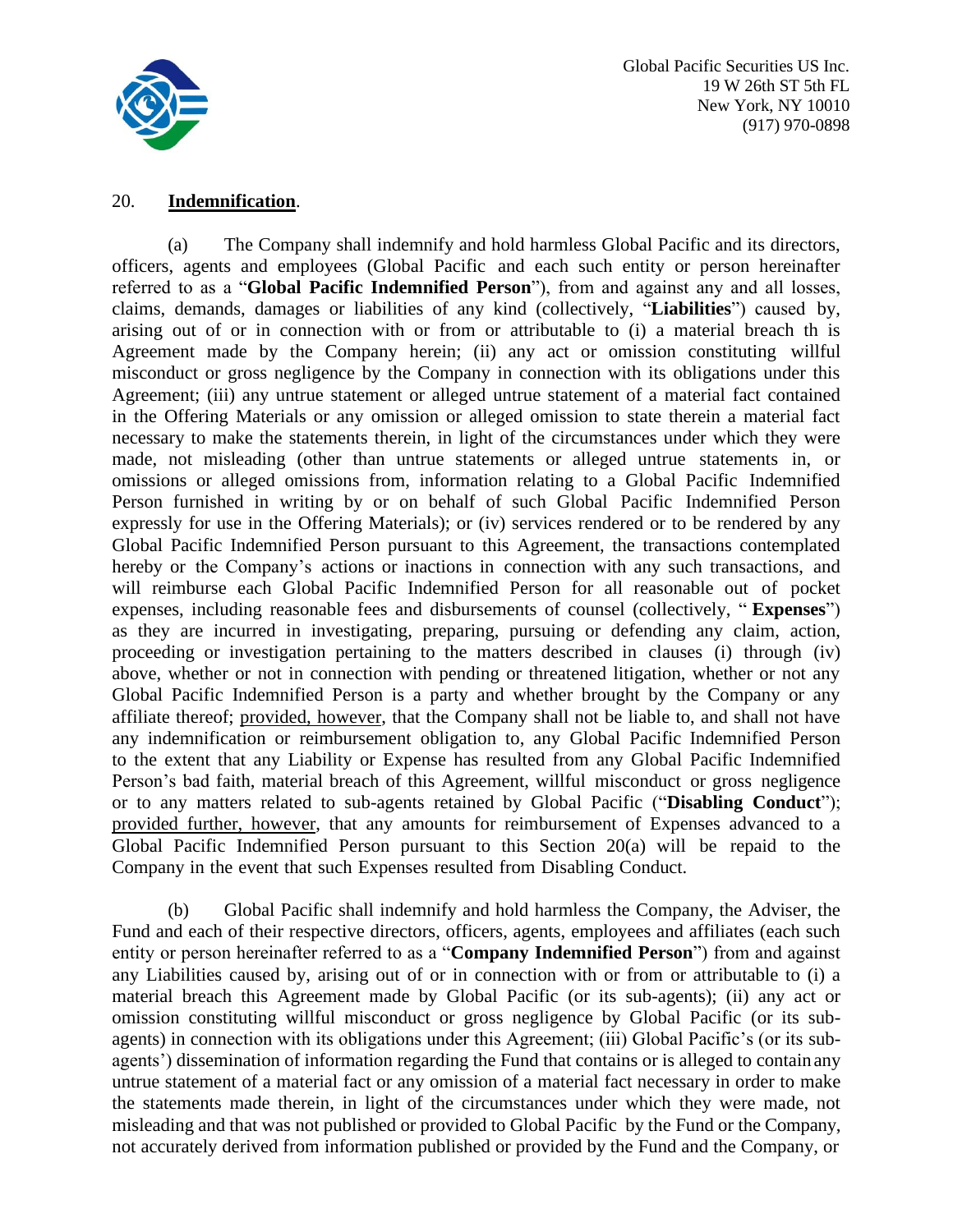

not otherwise approved by the Company prior to dissemination, (iv) any Disabling Conduct by any Global Pacific Indemnified Person or (v) any action or inaction of Global Pacific's sub-agents, except to the extent any such liability is caused by the Company's bad faith, material breach of this Agreement or willful misconduct or gross negligence in connection with this Agreement. Global Pacific will reimburse each Company Indemnified Person for all reasonable Expenses as they are incurred in investigating, preparing, pursuing or defending any claim, action, proceeding or investigation, whether or not in connection with pending or threatened litigation, whether or not any Company Indemnified Person is a party and whether brought by Global Pacific , any affiliate thereof or any third party; provided, that any amounts for reimbursement of expenses advanced to a Company Indemnified Person pursuant to this Section 20(b) will be repaid promptly by the applicable Company Indemnified Person to Global Pacific in the event that such Expenses resulted from the applicable Company Indemnified Person's bad faith, material breach of this Agreement or willful misconduct or gross negligence in connection with this Agreement.

(c) Promptly after the receipt by an indemnified person under Section 20(a) or 18(b) (an "**Indemnified Person**") of notice any claim, action, proceeding or investigation (an "**Action**") against such Indemnified Person for which indemnification may be sought hereunder, such Indemnified Person shall notify the indemnifying person(s) (the "**Indemnifying Person**") in writing thereof; provided, however, that the failure to so notify the Indemnifying Person shall not relieve the Indemnifying Person from any liability which it may have to such Indemnified Person hereunder, except to the extent that the Indemnifying Person has been actually damaged by such failure. The Indemnifying Person shall have the right to assume the defense of any Action. Any Indemnified Person shall have the right to employ separate counsel in any Action the defense of which has been assumed by the Indemnifying Person, and to participate in (but not control) the defense thereof. The reasonable fees of such separate counsel shall be paid by the Indemnifying Person only if (i) the Indemnifying Person has failed to assume the defense and to employ counsel within 15 days after receipt of written notice of the relevant Action, or thereafter fails to diligently prosecute such defense, or (ii) such separate counsel reasonably determines that a conflict of interest exists (for example, by reason of there being legal defenses available to the Indemnified Person which are different from or in addition to those available to the Indemnifying Person) which makes representation by counsel chosen by the Indemnifying Party not advisable. The Indemnifying Party will not be liable for the Expenses of more than one separate counsel for all Indemnified Parties in connection with any one Action or separate but related Actions in the same jurisdiction.

(d) An Indemnifying Person shall not be liable for any settlement or compromise of any pending or threatened Action effected without its prior written consent. No Indemnified Person shall be bound by the terms of any settlement or compromise of any pending or threatened Action effected without its prior written consent unless the settlement or compromise is only for cash, is fully paid by the Indemnifying Person and includes an unconditional release of such Indemnified Person from all liabilities or claims that are the subject of such Action.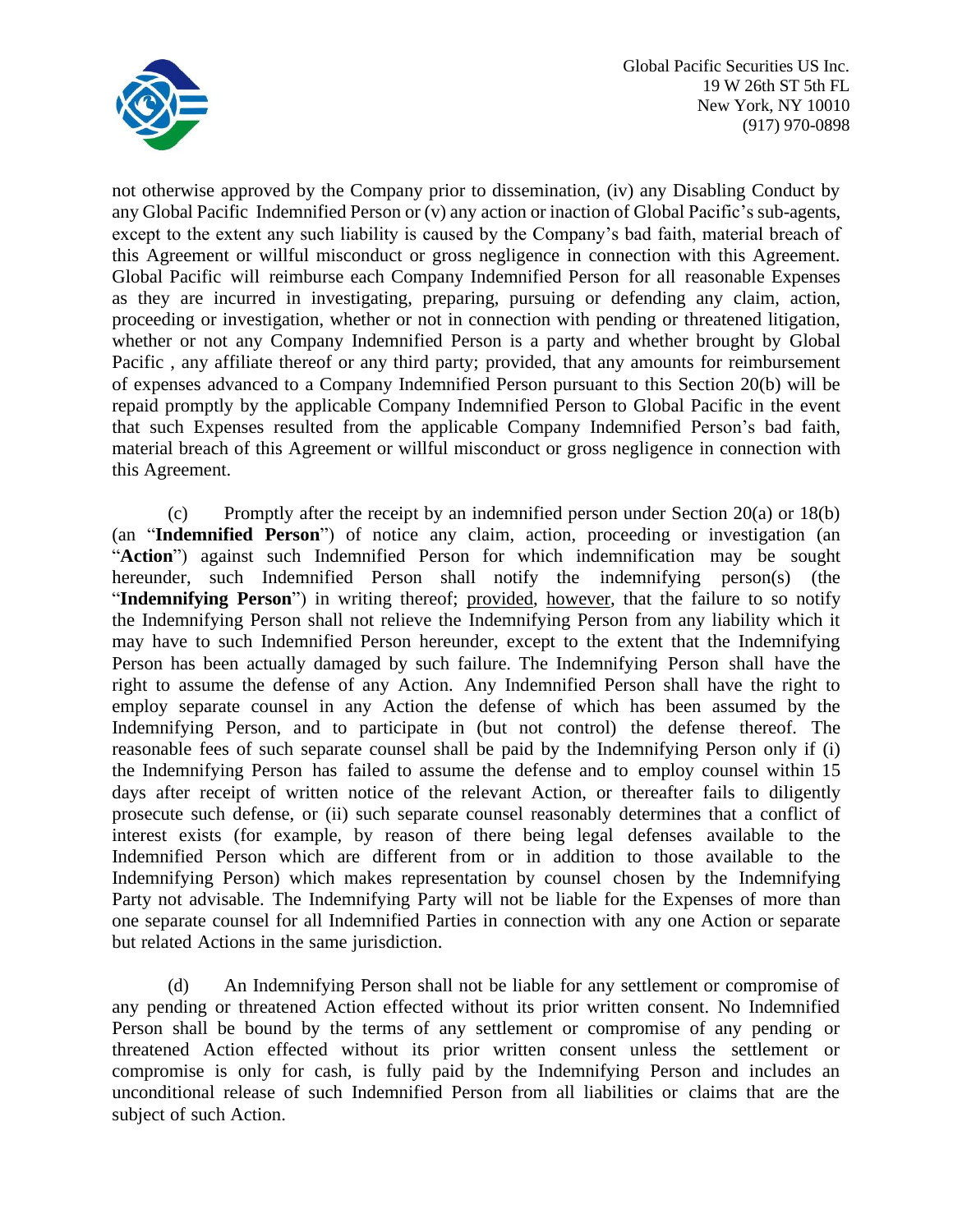

(e) Notwithstanding anything in this Section 20 to the contrary, an Indemnifying Party shall not be responsible for punitive, consequential, special or indirect damages unless the Indemnified Person was forced to pay such damages in an Action brought by a third party.

(f) The foregoing indemnity provisions shall be in addition to any rights that an Indemnified Person may have at common law or otherwise.

# 21. **Confidentiality**

For the duration of this Agreement and for 24 months from the termination of this Agreement, except as required by applicable law, regulation, applicable stock exchange rules or legal process or pursuant to any legal, regulatory or self-regulatory body's request for information or documents, Global Pacific and the Company agree to (i) maintain the confidentiality of the terms of this Agreement and any information about the other party that is by its nature, or designated as, confidential ("**Confidential Information**") and (ii) use reasonable best efforts to cause their respective affiliates and representatives to maintain the confidentiality thereof and (iii) use the Confidential Information only in connection with this engagement and (iv) save as otherwise provided in this Agreement, not to disclose it to third parties without the other party's prior written consent or as legally required. In the event of any disclosure pursuant to an exception set forth at the beginning of the preceding sentence, Global Pacific agrees to (i) disclose only such terms and conditions as are reasonably required to be disclosed and (ii) consult with Company with respect to such disclosure to the extent reasonably practicable.

These undertakings will not apply to any information that otherwise becomes generally publicly available (other than information disclosed by the recipient of such Confidential Information), was possessed prior to the commencement of the Agreement (or prior to being designated as Confidential Information), or is lawfully acquired from a third party who is under no obligation of confidence or information which is or has been independently developed by the recipient.

No party may disclose the terms of this Agreement or drafts of the same to any third party, other than to its professional advisers and to any governmental or regulatory authority to whose rules it is subject and where required to do so by law, without the prior consent of each other party to the Agreement.

To avoid any misunderstanding, the Company understands that such non-disclosure shall not apply to any investor mandated disclosure requirements, including, but not limited to placement fee disclosures.

If the foregoing correctly sets forth the terms of our understanding, please so indicate on the enclosed signed copy of this Agreement in the space provided therefore and return it to the Company, whereupon this Agreement shall constitute binding agreement among us.

[*Signatures on following page*]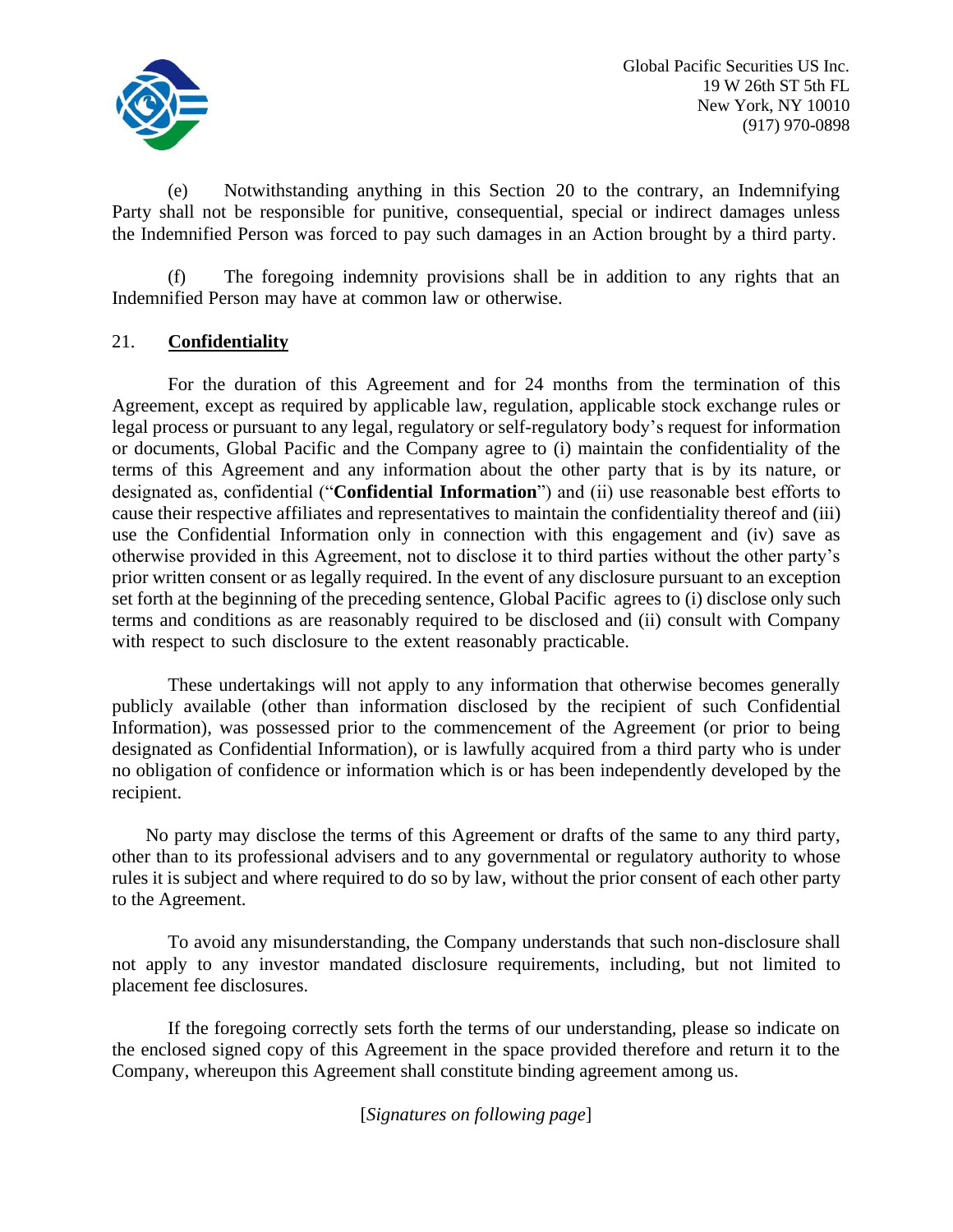

Very truly yours,

# **GLOBAL PACIFIC SECURITIES US, INC.**

By:

Zhengzhe Qu CEO and President

**AGREED TO AND ACCEPTED**

as of the date first above written:

| By: |                     |  |
|-----|---------------------|--|
|     |                     |  |
|     | Name: [<br>Title: [ |  |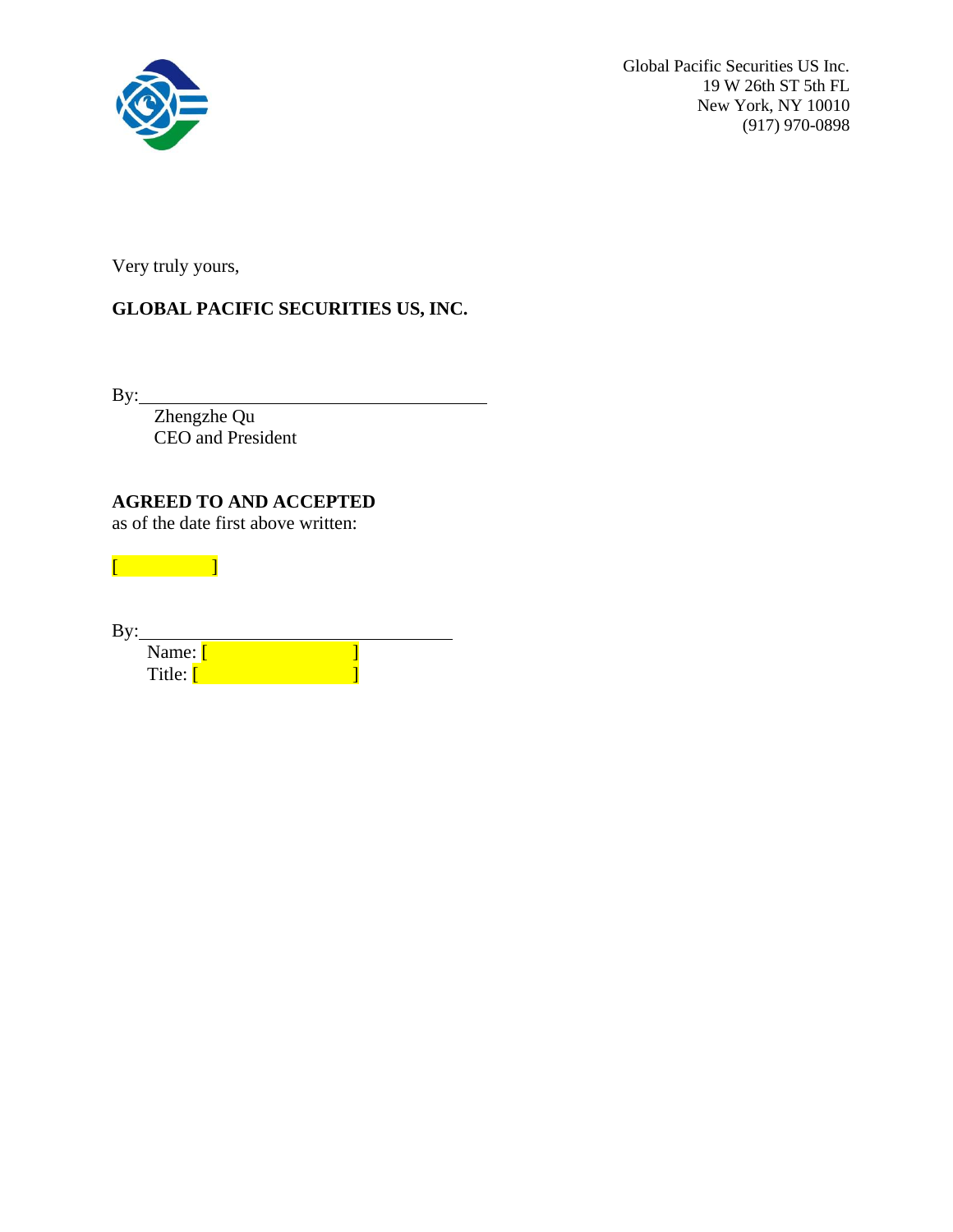

# **Schedule A**

# **Investor Prospects**

[To be amended from time to time by the parties]

# **Global Pacific Investors**

[To be amended from time to time by the parties]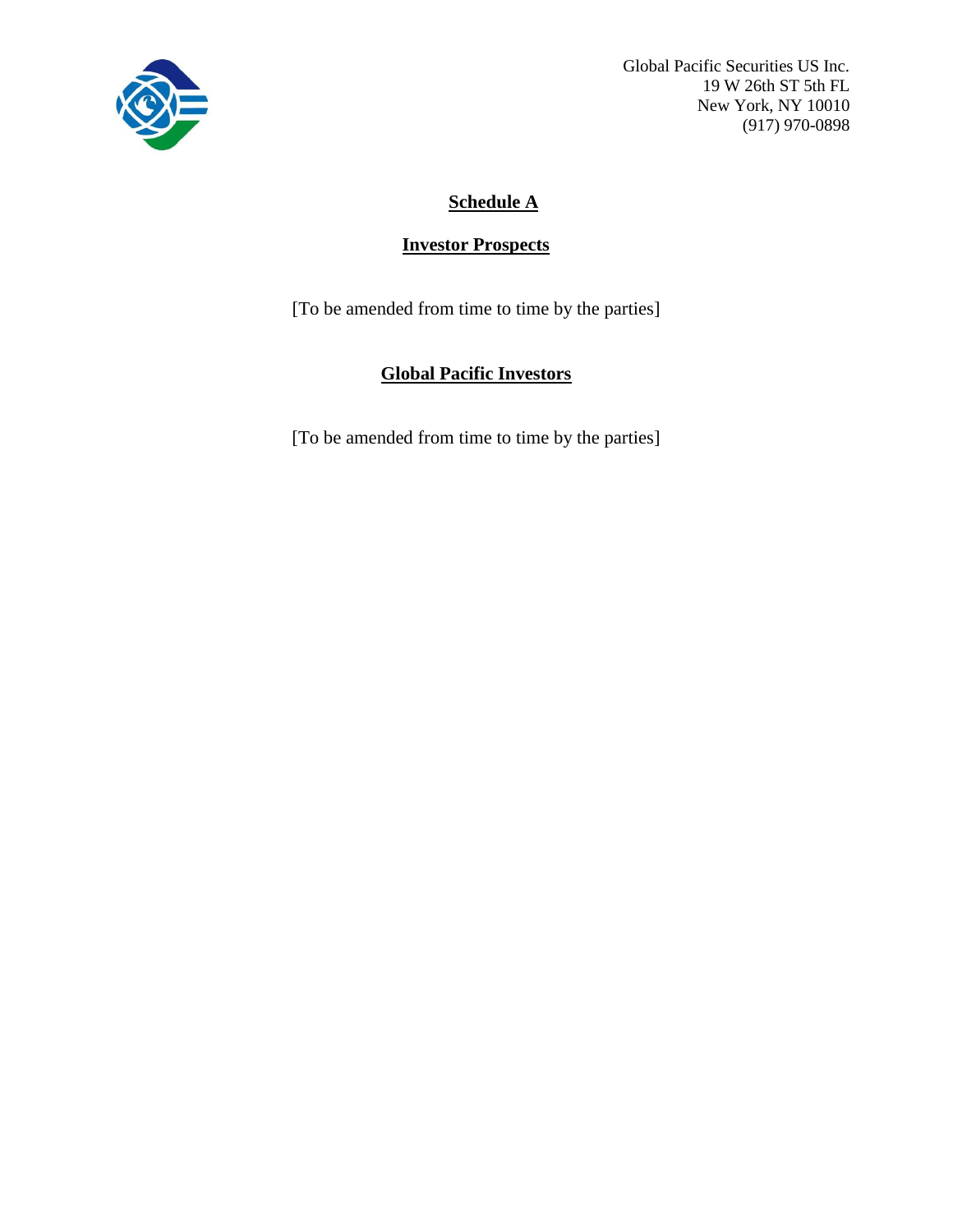

### **Schedule B Fees**

### **Fee Calculations for the Fund**:

Pursuant to Section 4 of this Agreement the Company shall pay to Global Pacific , a cash and noncash fee (the "**Fee**") as listed in this **Schedule B** computed on a percentage of the aggregate capital commitment amount of Securities sold to investors procured by Global Pacific as identified from time to time on **Schedule A** (each a "**Global Pacific Investor**" and collectively, "**Global Pacific Investors**"), in the case of each Global Pacific Investor's commitment to the Fund that is accepted by the Company.

### The cash portion of the Fee:

A cash Fee of  $\lceil \bullet \rceil$ % of the first  $\lceil \bullet \rceil$  of the Global Pacific Investors capital commitments;

A cash Fee of  $\lceil \bullet \rceil$ % on the next  $\lceil \bullet \rceil$  of the Global Pacific Investors capital commitments; and,

A cash Fee of  $\lceil \bullet \rceil$ % thereafter.

This Fee shall be invoiced by Global Pacific, and the Company shall pay it to Global Pacific in eight (8) equal quarterly installments. The first cash installment of the applicable Fee shall be paid to Global Pacific within ten (10) business days after the quarter end in which the Fund's subscription documents are fully executed by the Fund and the Global Pacific Investor.

### The non-cash portion of the Fee:

 $\lceil \bullet \rceil$ % of the full carried interest participation, in the Fund's general partner (i.e.,  $\lceil \bullet \rceil$ % of the "carried interest" payable to the Fund's general partner), to be evidenced in a partnership agreement or limited liability agreement of the Fund's general partner.

The parties agree to more clearly define the non-cash Fee portion within a reasonable period, not to exceed 30 days, after the execution of this Agreement and the parties agree that such description shall be given consideration to the tax efficiency and regulatory rules of such non-cash payment of the Fee.

# **Fee Calculations for Successor Funds**

The Company shall pay to Global Pacific, a cash and non-cash Successor Fund fee (the "**Successor Fund Fee**") as listed in this **Schedule B** computed on a percentage of the aggregate capital commitment amount of Securities sold to Global Pacific Investors that were accepted as limited partners of the Fund, in the case of each Global Pacific Investor's commitment to the Successor Fund that is accepted by the Successor Fund.

A cash Successor Fund Fee of  $\lceil \bullet \rceil$ % of the first \$50,000,000 of the Global Pacific Investors capital commitments to the Successor Fund;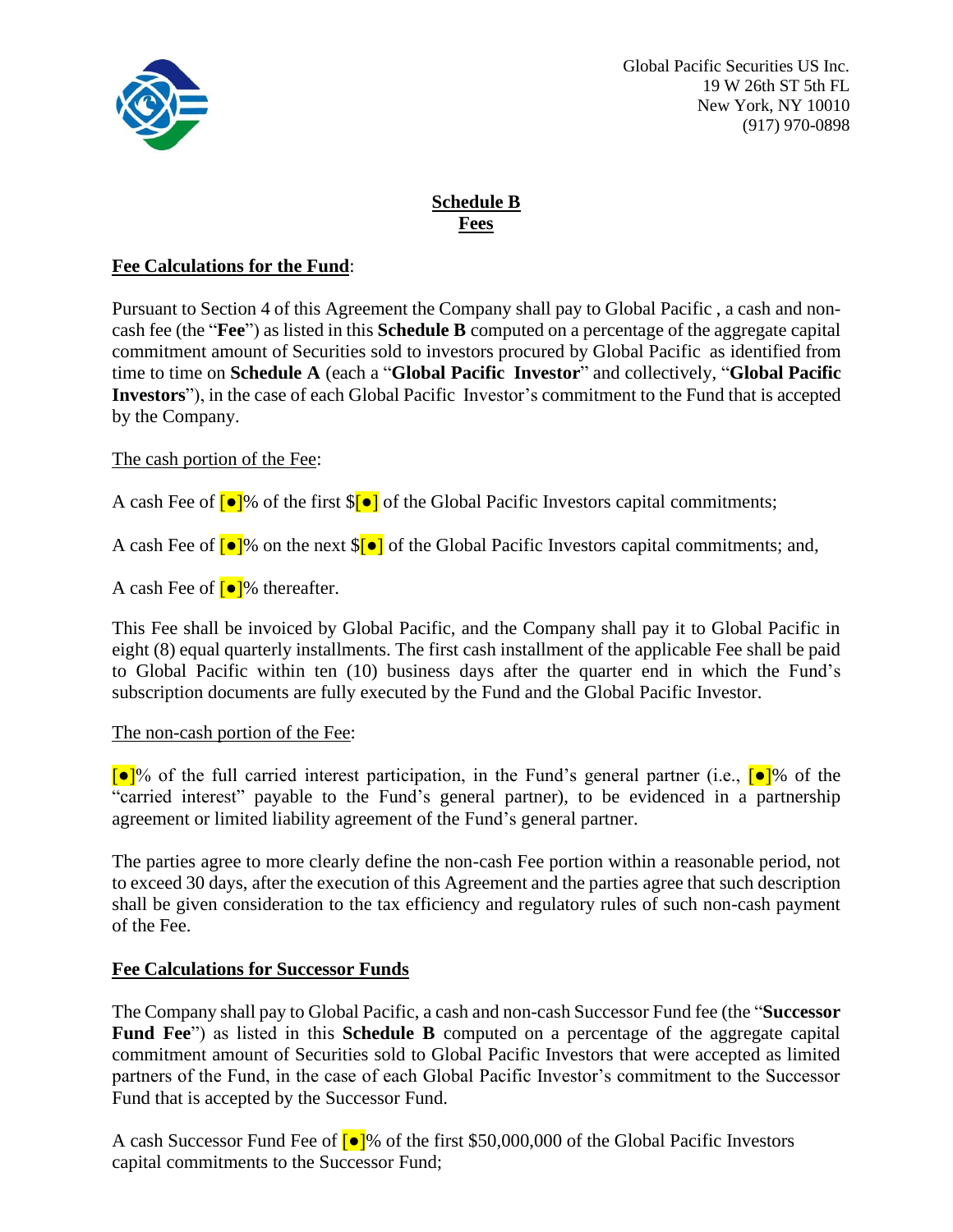

A cash Successor Fund Fee of  $\lceil \bullet \rceil$ % on the next  $\lceil \bullet \rceil$  of the Global Pacific Investors capital commitments to the Successor Fund; and, A cash Successor Fund Fee of .469% thereafter.

This Successor Fund Fee shall be invoiced by Global Pacific, and the Company shall it pay to Global Pacific in eight (8) equal quarterly installments. The first cash installment of the applicable Fee shall be paid to Global Pacific within ten (10) business days after the quarter end in which the Fund's subscription documents are fully executed by the Fund and the Global Pacific Investor.

The non-cash portion of the Successor Fund Fee:

 $\lceil \bullet \rceil$ % of the full carried interest participation, in the Successor Fund's general partner (i.e.,  $\lceil \bullet \rceil$ % of the "carried interest" payable to the Successor Fund's general partner), to be evidenced in a partnership agreement or limited liability agreement of the Successor Fund's general partner.

By way of example only, if a Global Pacific Investor subscribes  $\{\bullet\}$  to a Successor Fund sponsored by the Company within five (5) years of the date hereof (and assuming total investments by Global Pacific Investors in the Successor Fund are less than  $\{\bullet\}$ ), and such subscription is accepted, then Global Pacific would be entitled to a Successor Fund Fee of  $\lceil \bullet \rceil$ % of such capital commitment, or  $\sqrt{\theta}$ , and a non-cash Successor Fund Fee of 7.5% of the full carried interest participation or the carried interest paid to the Successor Fund's general partner, such \$[●]be paid in eight (8) equal quarterly installments of  $\sqrt{\theta}$  each. The first cash installment of the applicable Fee shall be paid to Global Pacific within ten (10) business days after the quarter end in which the Fund's subscription documents are fully executed by the Fund and the Global Pacific Investor.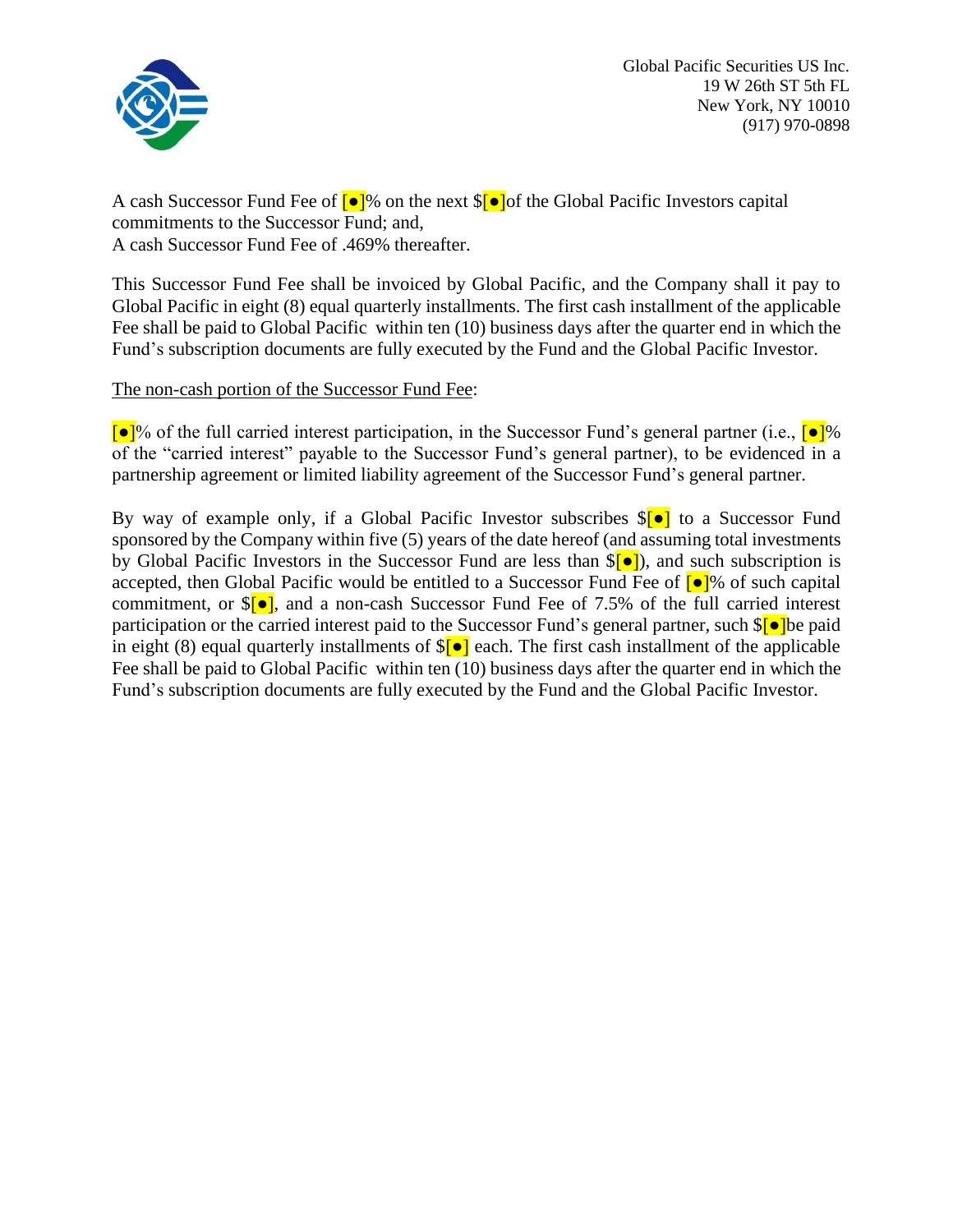

### **Schedule C**

# **SOLICITOR DISCLOSURE STATEMENT**

The purpose of this Solicitor Disclosure Statement is to provide you with certain information regarding the payment of solicitation fees to an unaffiliated solicitor engaged by a fund manager for referring or soliciting prospective clients on behalf of the fund manager.

Global Pacific Securities US, Inc.(the "Solicitor"), a registered broker dealer, has entered into an agreement with an affiliate of  $\lceil \bullet \rceil$ , a  $\lceil \bullet \rceil$  (the "Fund Manager"), whose principal office is located at  $\lceil \bullet \rceil$ , as the fund manager to  $\lceil \bullet \rceil$ , a  $\lceil \bullet \rceil$  (the "Fund"), whereby the affiliate of the Fund Manager has agreed to pay the Solicitor a solicitation fee in exchange for the Solicitor introducing potential clients (including you, the undersigned) to the Fund.

- 1. A portion of the compensation to be paid to the Solicitor by the Fund Manager for such services shall be an amount of  $\lceil \bullet \rceil$  ( $\lceil \bullet \rceil$  basis points) of the assets you commit to the Fund.
- 2. No payment will be paid to the Solicitor without delivery to Fund Manager of a signed and dated acknowledgement of receipt of this Solicitor Disclosure Statement.
- 3. The payment of compensation to the Solicitor will not affect the amount of any distributions made to you by the Fund. The solicitation fee shall be not result in any additional charge to you or the Fund.
- 4. You hereby acknowledge the delivery and receipt of this Solicitation Fee Disclosure Statement.
- 5. You hereby permit the Fund Manager to provide to the Solicitor copies of agreements, opinions, certificates, and other documents executed by you or delivered to you in connection with your potential investment in the Fund.

Additionally, the Solicitor, in its capacity as a registered broker dealer, is required to make additional disclosures available to potential investors being introduced to the issuer by the Solicitor. These additional disclosures have been provided as an attachment to this Disclosure Statement.

ACKNOWLEDGED BY:

[Investor name]

By:  $\qquad \qquad$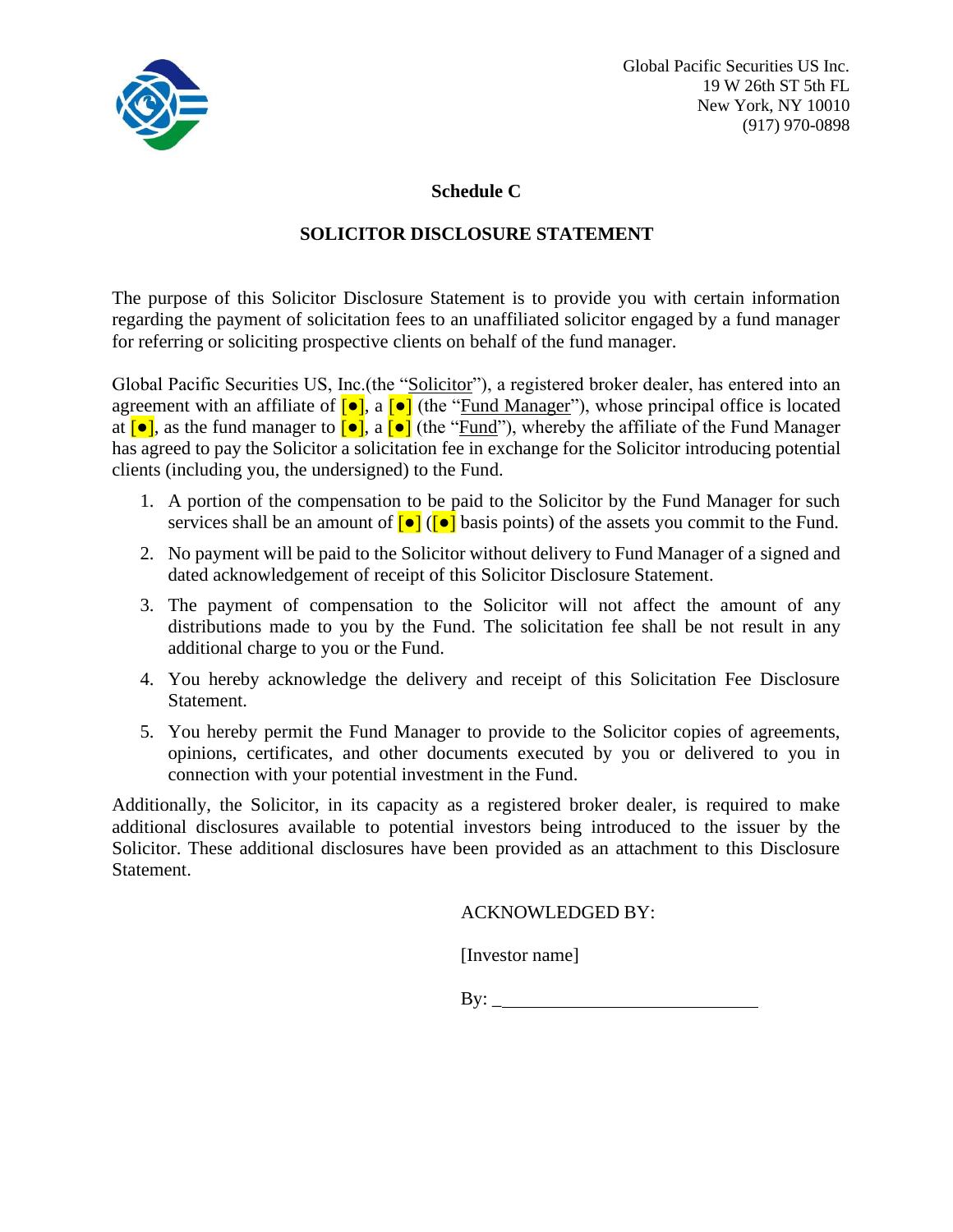

### **Additional Solicitor Disclosures**

### **Business Continuity Planning**

Global Pacific Securities US, Inc. has developed a Business Continuity Plan on how we will respond to events that significantly disrupt our business. Since the timing and impact of disasters and disruptions is unpredictable, we will have to be flexible in responding to actual events as they occur. With that in mind, we are providing you with this information on our business continuity plan.

Contacting Us – If after a significant business disruption you cannot contact us as you usually do you should call our alternative number [●]

Our Business Continuity Plan – We plan to quickly recover and resume business operations after a significant business disruption and respond by safeguarding our employees and property, making a financial and operational assessment, protecting the firm's books and records, and allowing our customers to transact business. In short, our business continuity plan is designed to permit our firm to resume operations as quickly as possible, given the scope and severity of the significant business disruption.

Our business continuity plan addresses: data backup and recovery; all mission critical systems; financial and operational assessments; alternative communications with customers, employees, and regulators; alternate physical location of employees; critical supplier, contractor, bank and counter-party impact; regulatory reporting; and assuring our customers prompt access to their funds and securities if we are unable to continue our business.

Varying Disruptions – Significant business disruptions can vary in their scope, such as only our firm, a single building housing our firm, the business district where our firm is located, the city where we are located, or the whole region. Within each of these areas, the severity of the disruption can also vary from minimal to severe. In a disruption to only our firm or a building housing our firm, we will transfer our operations to a local site when needed and expect to recover and resume business within a two-week time period. In a disruption affecting our business district, city, or region, we will transfer our operations to a site outside of the affected area, and recover and resume business within a two-week time period. In either situation, we plan to continue in business, and notify you through how to contact us. If the significant business disruption is so severe that it prevents us from remaining in business, we will assure our customer's prompt access to their funds and securities.

For more information – If you have questions about our business continuity planning, you can contact us at  $\lceil \bullet \rceil$ .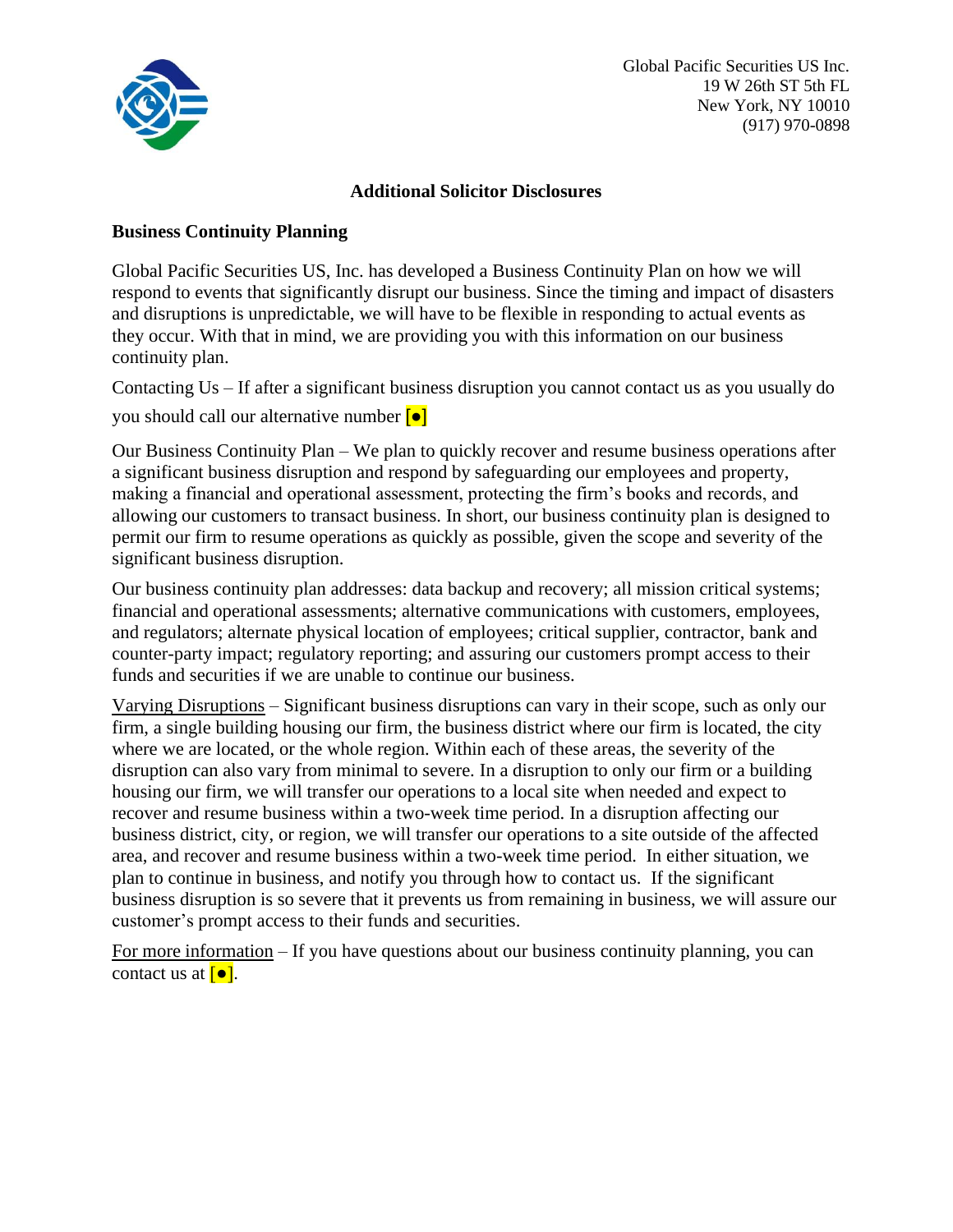

### **Privacy Statement**

Global Pacific Securities US, Inc. collects non-public personal information about its clients from applications and other forms as well as from oral and e-mail communications. We may also receive information from consumer reporting agencies.

We collect personal information (such as your name, address, social security number, assets and income) from our discussions with you and from documents that you may deliver to us in the course of our providing services to you. We may use this information to assist in the normal course of our business. In order to service you and assist in affecting your transaction(s), we may provide your personal information to firms that assist us in servicing your account(s) and have a need for such information, as permitted by law. We may also disclose such information to service providers that agree to protect the confidentiality of your information and to use the information only for the purposes for which we disclose the information to them.

If you prefer that we do not disclose non-public, personal information about you to non-affiliated third parties, you may opt out of those disclosures. That is, you may direct us not to make those disclosures available (other than disclosures permitted by law). If you wish to opt out of disclosures to non-affiliated third parties, kindly make your request in writing to us at the following address:  $\boxed{\bullet}$ .

We restrict access to non-public personal information about our clients to those representatives and employees who need to know such information to provide products or services to you. Global Pacific maintains physical, electronic, and procedural safeguards that comply with federal standards to guard your non-public personal information.

# **Important Information About Procedures for Opening a New Account**

To help the government fight the funding of terrorism and money laundering activities, Federal law requires all financial institutions to obtain, verify, and record information that identifies each person who opens an account. What this means for you: When you open an account, we will ask for your name, address, date of birth and other information that will allow us to identify you. We may also ask to see your driver's license or other identifying documents.

*End of Additional Solicitor Disclosures*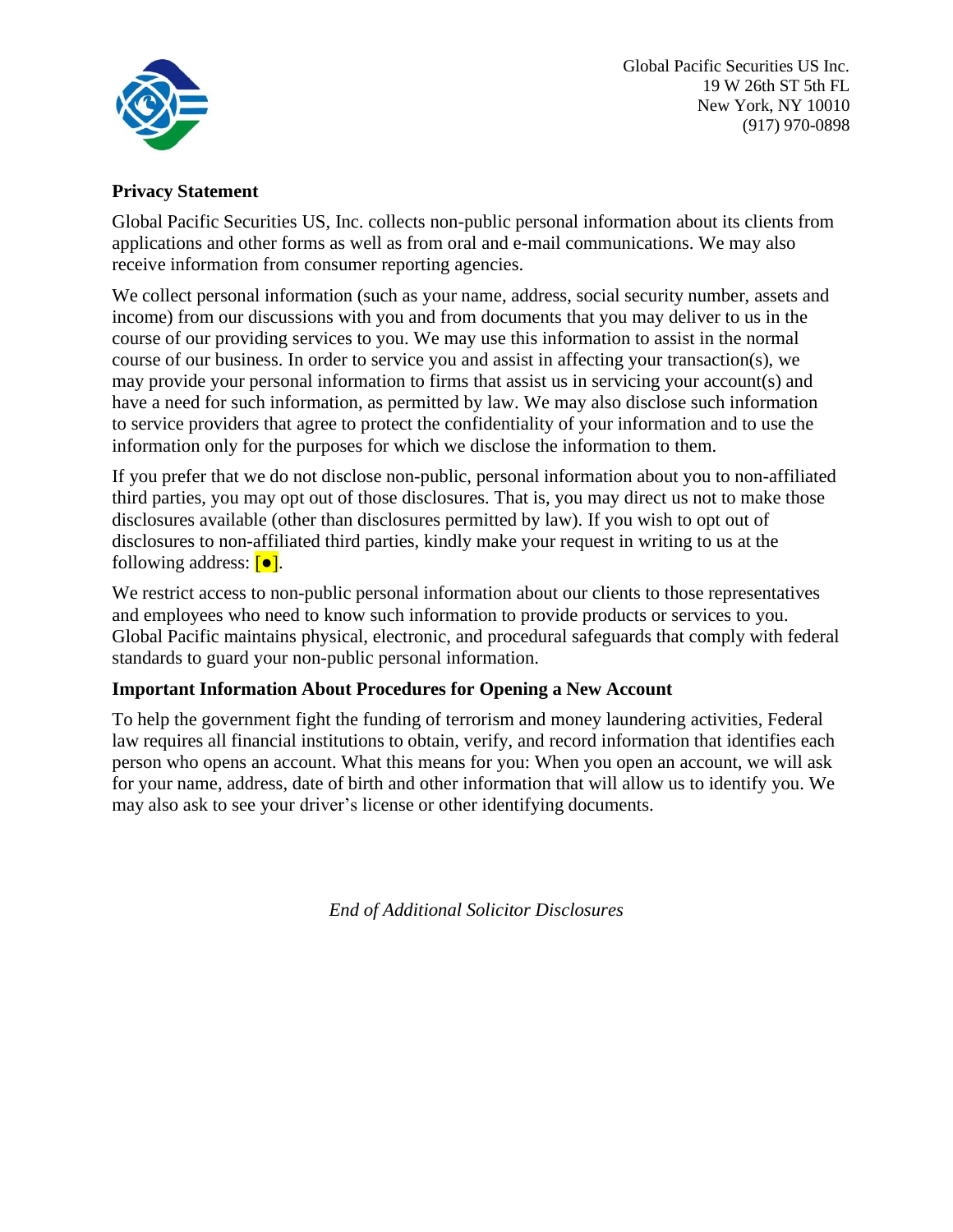

# **Schedule D**

### **Disqualifying Events**

#### **506(d)** "*Bad Actor" disqualification.*

**(1)** No exemption under this section shall be available for a sale of securities if the [issuer;](https://www.law.cornell.edu/definitions/index.php?width=840&height=800&iframe=true&def_id=4564dd69d3d9c2ae3243454aff072702&term_occur=14&term_src=Title%3A17%3AChapter%3AII%3APart%3A230%3ASubjgrp%3AD%3A230.506) any [predecessor o](https://www.law.cornell.edu/definitions/index.php?width=840&height=800&iframe=true&def_id=57142a5afce6d36aa694a1b8226d4ab0&term_occur=1&term_src=Title%3A17%3AChapter%3AII%3APart%3A230%3ASubjgrp%3AD%3A230.506)f the [issuer;](https://www.law.cornell.edu/definitions/index.php?width=840&height=800&iframe=true&def_id=4564dd69d3d9c2ae3243454aff072702&term_occur=15&term_src=Title%3A17%3AChapter%3AII%3APart%3A230%3ASubjgrp%3AD%3A230.506) any [affiliated](https://www.law.cornell.edu/definitions/index.php?width=840&height=800&iframe=true&def_id=152b62f9d54a0d102624a66ef4361e77&term_occur=1&term_src=Title%3A17%3AChapter%3AII%3APart%3A230%3ASubjgrp%3AD%3A230.506) issuer; any [director,](https://www.law.cornell.edu/definitions/index.php?width=840&height=800&iframe=true&def_id=839a969a537e67e83f39146e3537ec5e&term_occur=1&term_src=Title%3A17%3AChapter%3AII%3APart%3A230%3ASubjgrp%3AD%3A230.506) [executive officer,](https://www.law.cornell.edu/definitions/index.php?width=840&height=800&iframe=true&def_id=df1f4f013c888625091e8a684170e23e&term_occur=2&term_src=Title%3A17%3AChapter%3AII%3APart%3A230%3ASubjgrp%3AD%3A230.506) other [officer p](https://www.law.cornell.edu/definitions/index.php?width=840&height=800&iframe=true&def_id=a08fb64f86de3f52d3b883f980c3a2af&term_occur=1&term_src=Title%3A17%3AChapter%3AII%3APart%3A230%3ASubjgrp%3AD%3A230.506)articipating in the offering, general partner or managing member of the [issuer;](https://www.law.cornell.edu/definitions/index.php?width=840&height=800&iframe=true&def_id=4564dd69d3d9c2ae3243454aff072702&term_occur=18&term_src=Title%3A17%3AChapter%3AII%3APart%3A230%3ASubjgrp%3AD%3A230.506) any beneficial owner of 20% or more of the [issuer's](https://www.law.cornell.edu/definitions/index.php?width=840&height=800&iframe=true&def_id=4564dd69d3d9c2ae3243454aff072702&term_occur=19&term_src=Title%3A17%3AChapter%3AII%3APart%3A230%3ASubjgrp%3AD%3A230.506) outstanding voting equity securities, calculated on the basis of voting power; any [promoter c](https://www.law.cornell.edu/definitions/index.php?width=840&height=800&iframe=true&def_id=9b8ac5f56cc9e7d401021f927ac24c21&term_occur=1&term_src=Title%3A17%3AChapter%3AII%3APart%3A230%3ASubjgrp%3AD%3A230.506)onnected with the [issuer i](https://www.law.cornell.edu/definitions/index.php?width=840&height=800&iframe=true&def_id=4564dd69d3d9c2ae3243454aff072702&term_occur=16&term_src=Title%3A17%3AChapter%3AII%3APart%3A230%3ASubjgrp%3AD%3A230.506)n any capacity at the time of such sale; any investment manager of an [issuer t](https://www.law.cornell.edu/definitions/index.php?width=840&height=800&iframe=true&def_id=4564dd69d3d9c2ae3243454aff072702&term_occur=17&term_src=Title%3A17%3AChapter%3AII%3APart%3A230%3ASubjgrp%3AD%3A230.506)hat is a pooled investment fund; any person that has been or will be paid (directly or indirectly) remuneration for [solicitation o](https://www.law.cornell.edu/definitions/index.php?width=840&height=800&iframe=true&def_id=1d221299ad33e5abf210fbd071a023a5&term_occur=1&term_src=Title%3A17%3AChapter%3AII%3APart%3A230%3ASubjgrp%3AD%3A230.506)f purchasers in connection with such sale of securities; any general partner or managing member of any such investment manager or solicitor; or any [director,](https://www.law.cornell.edu/definitions/index.php?width=840&height=800&iframe=true&def_id=839a969a537e67e83f39146e3537ec5e&term_occur=2&term_src=Title%3A17%3AChapter%3AII%3APart%3A230%3ASubjgrp%3AD%3A230.506) [executive officer o](https://www.law.cornell.edu/definitions/index.php?width=840&height=800&iframe=true&def_id=df1f4f013c888625091e8a684170e23e&term_occur=1&term_src=Title%3A17%3AChapter%3AII%3APart%3A230%3ASubjgrp%3AD%3A230.506)r other [officer p](https://www.law.cornell.edu/definitions/index.php?width=840&height=800&iframe=true&def_id=a08fb64f86de3f52d3b883f980c3a2af&term_occur=2&term_src=Title%3A17%3AChapter%3AII%3APart%3A230%3ASubjgrp%3AD%3A230.506)articipating in the offering of any such investment manager or solicitor or general partner or managing member of such investment manager or solicitor:

**(i)** Has been convicted, within ten years before such sale (or five years, in the case of issuers, their [predecessors](https://www.law.cornell.edu/definitions/index.php?width=840&height=800&iframe=true&def_id=57142a5afce6d36aa694a1b8226d4ab0&term_occur=2&term_src=Title%3A17%3AChapter%3AII%3APart%3A230%3ASubjgrp%3AD%3A230.506) and [affiliated](https://www.law.cornell.edu/definitions/index.php?width=840&height=800&iframe=true&def_id=e78e8fda5d9bc78ce2bb85600b83350c&term_occur=1&term_src=Title%3A17%3AChapter%3AII%3APart%3A230%3ASubjgrp%3AD%3A230.506) issuers), of any felony or misdemeanor:

**(A)** In connection with the purchase or sale of any [security;](https://www.law.cornell.edu/definitions/index.php?width=840&height=800&iframe=true&def_id=753c58926bc35fd5630e74cd0afac26d&term_occur=1&term_src=Title%3A17%3AChapter%3AII%3APart%3A230%3ASubjgrp%3AD%3A230.506)

**(B)** Involving the making of any false filing with the [Commission;](https://www.law.cornell.edu/definitions/index.php?width=840&height=800&iframe=true&def_id=6709630a039f59fd02e31414026dca75&term_occur=2&term_src=Title%3A17%3AChapter%3AII%3APart%3A230%3ASubjgrp%3AD%3A230.506) or

**(C)** Arising out of the conduct of the business of an [underwriter,](https://www.law.cornell.edu/definitions/index.php?width=840&height=800&iframe=true&def_id=05206345916c580b462dc076b8808b2f&term_occur=1&term_src=Title%3A17%3AChapter%3AII%3APart%3A230%3ASubjgrp%3AD%3A230.506) broker, dealer, municipal securities dealer, investment adviser or paid solicitor of purchasers of securities;

**(ii)** Is subject to any order, judgment or decree of any court of competent jurisdiction, entered within five years before such sale, which, at the time of such sale, restrains or enjoins such person from engaging or continuing to engage in any conduct or practice:

**(A)** In connection with the purchase or sale of any [security;](https://www.law.cornell.edu/definitions/index.php?width=840&height=800&iframe=true&def_id=753c58926bc35fd5630e74cd0afac26d&term_occur=2&term_src=Title%3A17%3AChapter%3AII%3APart%3A230%3ASubjgrp%3AD%3A230.506)

**(B)** Involving the making of any false filing with the [Commission;](https://www.law.cornell.edu/definitions/index.php?width=840&height=800&iframe=true&def_id=6709630a039f59fd02e31414026dca75&term_occur=3&term_src=Title%3A17%3AChapter%3AII%3APart%3A230%3ASubjgrp%3AD%3A230.506) or

**(C)** Arising out of the conduct of the business of an [underwriter,](https://www.law.cornell.edu/definitions/index.php?width=840&height=800&iframe=true&def_id=05206345916c580b462dc076b8808b2f&term_occur=2&term_src=Title%3A17%3AChapter%3AII%3APart%3A230%3ASubjgrp%3AD%3A230.506) broker, dealer, municipal securities dealer, investment adviser or paid solicitor of purchasers of securities;

**(iii)** Is subject to a [final order](https://www.law.cornell.edu/definitions/index.php?width=840&height=800&iframe=true&def_id=63d1fa265864b536c915d25d2f66b7b9&term_occur=1&term_src=Title%3A17%3AChapter%3AII%3APart%3A230%3ASubjgrp%3AD%3A230.506) of a [state](https://www.law.cornell.edu/definitions/index.php?width=840&height=800&iframe=true&def_id=3dc97a6f9bf11f8e9f7582ef91102e8e&term_occur=1&term_src=Title%3A17%3AChapter%3AII%3APart%3A230%3ASubjgrp%3AD%3A230.506) securities [commission](https://www.law.cornell.edu/definitions/index.php?width=840&height=800&iframe=true&def_id=6709630a039f59fd02e31414026dca75&term_occur=4&term_src=Title%3A17%3AChapter%3AII%3APart%3A230%3ASubjgrp%3AD%3A230.506) (or an agency o[r officer](https://www.law.cornell.edu/definitions/index.php?width=840&height=800&iframe=true&def_id=a08fb64f86de3f52d3b883f980c3a2af&term_occur=3&term_src=Title%3A17%3AChapter%3AII%3APart%3A230%3ASubjgrp%3AD%3A230.506) of a [state p](https://www.law.cornell.edu/definitions/index.php?width=840&height=800&iframe=true&def_id=3dc97a6f9bf11f8e9f7582ef91102e8e&term_occur=2&term_src=Title%3A17%3AChapter%3AII%3APart%3A230%3ASubjgrp%3AD%3A230.506)erforming like functions); a [state a](https://www.law.cornell.edu/definitions/index.php?width=840&height=800&iframe=true&def_id=3dc97a6f9bf11f8e9f7582ef91102e8e&term_occur=3&term_src=Title%3A17%3AChapter%3AII%3APart%3A230%3ASubjgrp%3AD%3A230.506)uthority that supervises or examines banks, savings associations, or credit unions; a [state i](https://www.law.cornell.edu/definitions/index.php?width=840&height=800&iframe=true&def_id=3dc97a6f9bf11f8e9f7582ef91102e8e&term_occur=4&term_src=Title%3A17%3AChapter%3AII%3APart%3A230%3ASubjgrp%3AD%3A230.506)nsurance [commission \(](https://www.law.cornell.edu/definitions/index.php?width=840&height=800&iframe=true&def_id=6709630a039f59fd02e31414026dca75&term_occur=5&term_src=Title%3A17%3AChapter%3AII%3APart%3A230%3ASubjgrp%3AD%3A230.506)or an agency or [officer o](https://www.law.cornell.edu/definitions/index.php?width=840&height=800&iframe=true&def_id=a08fb64f86de3f52d3b883f980c3a2af&term_occur=4&term_src=Title%3A17%3AChapter%3AII%3APart%3A230%3ASubjgrp%3AD%3A230.506)f a [state p](https://www.law.cornell.edu/definitions/index.php?width=840&height=800&iframe=true&def_id=3dc97a6f9bf11f8e9f7582ef91102e8e&term_occur=5&term_src=Title%3A17%3AChapter%3AII%3APart%3A230%3ASubjgrp%3AD%3A230.506)erforming like functions); an appropriate federal banking agency; the U.S. Commodity Futures Trading [Commission;](https://www.law.cornell.edu/definitions/index.php?width=840&height=800&iframe=true&def_id=6709630a039f59fd02e31414026dca75&term_occur=6&term_src=Title%3A17%3AChapter%3AII%3APart%3A230%3ASubjgrp%3AD%3A230.506) or the National Credit Union Administration that:

**(A)** At the time of such sale, bars the person from:

*(1)* [Association](https://www.law.cornell.edu/definitions/index.php?width=840&height=800&iframe=true&def_id=88de57837a8e1754c37d61861e0a9197&term_occur=1&term_src=Title%3A17%3AChapter%3AII%3APart%3A230%3ASubjgrp%3AD%3A230.506) with an entity regulated by such [commission,](https://www.law.cornell.edu/definitions/index.php?width=840&height=800&iframe=true&def_id=6709630a039f59fd02e31414026dca75&term_occur=7&term_src=Title%3A17%3AChapter%3AII%3APart%3A230%3ASubjgrp%3AD%3A230.506) authority, agency, or [officer;](https://www.law.cornell.edu/definitions/index.php?width=840&height=800&iframe=true&def_id=a08fb64f86de3f52d3b883f980c3a2af&term_occur=5&term_src=Title%3A17%3AChapter%3AII%3APart%3A230%3ASubjgrp%3AD%3A230.506)

*(2)* Engaging in the business of securities, insurance or banking; or

*(3)* Engaging in savings [association](https://www.law.cornell.edu/definitions/index.php?width=840&height=800&iframe=true&def_id=88de57837a8e1754c37d61861e0a9197&term_occur=2&term_src=Title%3A17%3AChapter%3AII%3APart%3A230%3ASubjgrp%3AD%3A230.506) or credit union activities; or

**(B)** Constitutes a [final order b](https://www.law.cornell.edu/definitions/index.php?width=840&height=800&iframe=true&def_id=63d1fa265864b536c915d25d2f66b7b9&term_occur=2&term_src=Title%3A17%3AChapter%3AII%3APart%3A230%3ASubjgrp%3AD%3A230.506)ased on a violation of any law or regulation that prohibits fraudulent, manipulative, or deceptive conduct entered within ten years before such sale;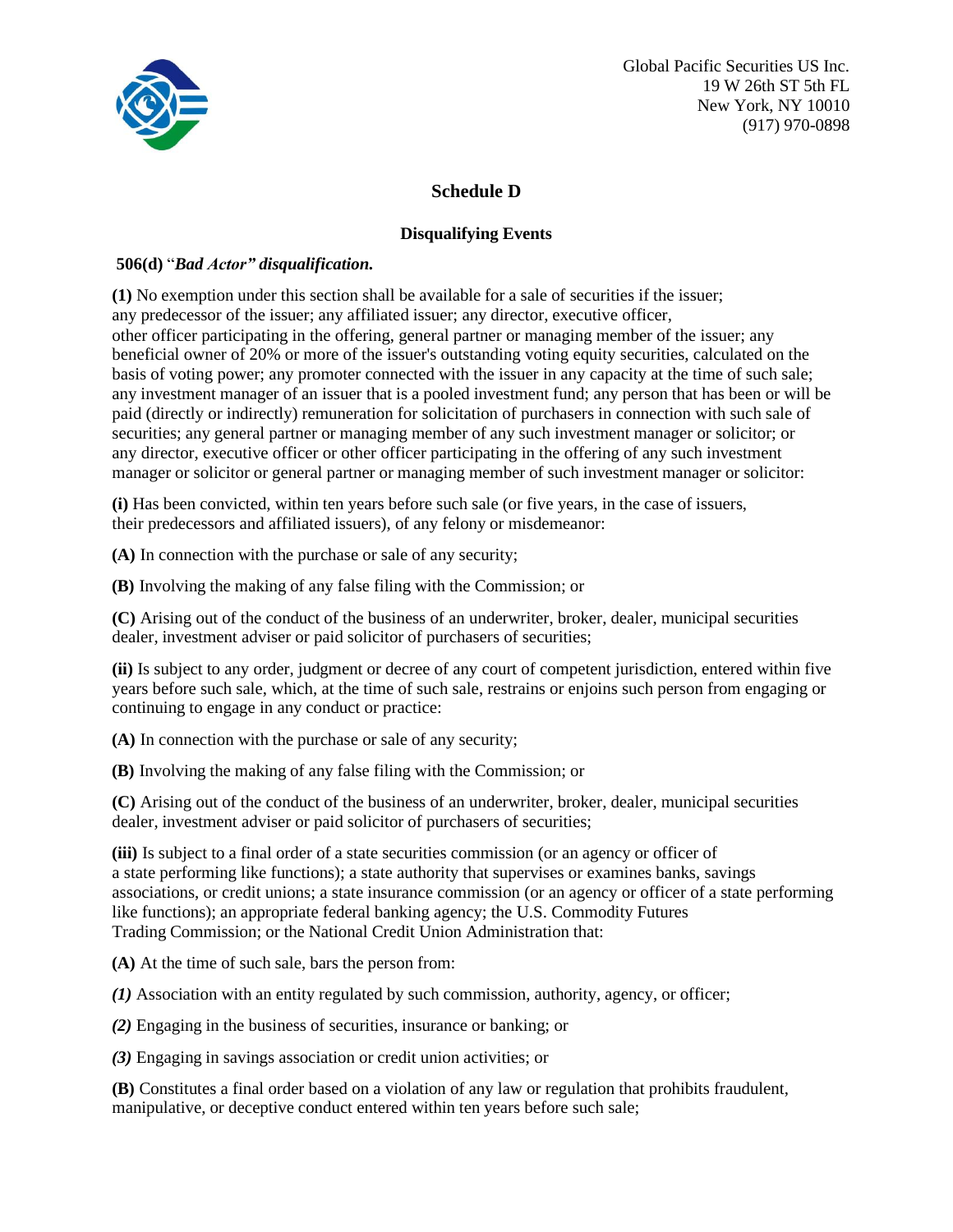

**(iv)** Is subject to an order of the [Commission](https://www.law.cornell.edu/definitions/index.php?width=840&height=800&iframe=true&def_id=6709630a039f59fd02e31414026dca75&term_occur=8&term_src=Title%3A17%3AChapter%3AII%3APart%3A230%3ASubjgrp%3AD%3A230.506) entered pursuant to section 15(b) or 15B(c) of the Securities [Exchange](https://www.law.cornell.edu/definitions/index.php?width=840&height=800&iframe=true&def_id=c81ea1fab8216c3d6016f08845037579&term_occur=1&term_src=Title%3A17%3AChapter%3AII%3APart%3A230%3ASubjgrp%3AD%3A230.506) Act of 1934 ( 15 [U.S.C. 78](https://www.law.cornell.edu/uscode/text/15/78)*o*(b) or 78*o*-4(c)) or section 203(e) or (f) of the Investment Advisers [Act o](https://www.law.cornell.edu/definitions/index.php?width=840&height=800&iframe=true&def_id=1ac285a80b7956dce748a629bf4129d2&term_occur=2&term_src=Title%3A17%3AChapter%3AII%3APart%3A230%3ASubjgrp%3AD%3A230.506)f 1940 ( 15 U.S.C. [80b-3\(e\) o](https://www.law.cornell.edu/uscode/text/15/80b-3#e)r (f)) that, at the time of such sale:

**(A)** Suspends or revokes such person's registration as a broker, dealer, municipal securities dealer or investment adviser;

**(B)** Places limitations on the activities, functions or operations of such person; or

**(C)** Bars such person from being [associated w](https://www.law.cornell.edu/definitions/index.php?width=840&height=800&iframe=true&def_id=beb24070e4a75994165bff757e217ef9&term_occur=1&term_src=Title%3A17%3AChapter%3AII%3APart%3A230%3ASubjgrp%3AD%3A230.506)ith any entity or from participating in the offering of any penny stock;

**(v)** Is subject to any order of the [Commission](https://www.law.cornell.edu/definitions/index.php?width=840&height=800&iframe=true&def_id=6709630a039f59fd02e31414026dca75&term_occur=9&term_src=Title%3A17%3AChapter%3AII%3APart%3A230%3ASubjgrp%3AD%3A230.506) entered within five years before such sale that, at the time of such sale, orders the person to cease and desist from committing or causing a violation or future violation of:

**(A)** Any scienter-based anti-fraud provision of the federal securities laws, including without limitation section  $17(a)(1)$  of the [Securities](https://www.law.cornell.edu/definitions/index.php?width=840&height=800&iframe=true&def_id=77d139d628ca303d0116738db91b2ad4&term_occur=1&term_src=Title%3A17%3AChapter%3AII%3APart%3A230%3ASubjgrp%3AD%3A230.506) Act of 1933 (15 U.S.C.  $77q(a)(1)$ ), section 10(b) of the Securities [Exchange Act o](https://www.law.cornell.edu/definitions/index.php?width=840&height=800&iframe=true&def_id=c81ea1fab8216c3d6016f08845037579&term_occur=2&term_src=Title%3A17%3AChapter%3AII%3APart%3A230%3ASubjgrp%3AD%3A230.506)f 1934 ( [15 U.S.C. 78j\(b\)\)](https://www.law.cornell.edu/uscode/text/15/78j#b) and [17 CFR 240.10b-5, s](https://www.law.cornell.edu/cfr/text/17/240.10b-5)ection 15(c)(1) of the Securities [Exchange Act o](https://www.law.cornell.edu/definitions/index.php?width=840&height=800&iframe=true&def_id=c81ea1fab8216c3d6016f08845037579&term_occur=3&term_src=Title%3A17%3AChapter%3AII%3APart%3A230%3ASubjgrp%3AD%3A230.506)f 1934 (15 U.S.C. 78 $o(c)(1)$ ) and section 206(1) of the Investment Advisers [Act o](https://www.law.cornell.edu/definitions/index.php?width=840&height=800&iframe=true&def_id=1ac285a80b7956dce748a629bf4129d2&term_occur=3&term_src=Title%3A17%3AChapter%3AII%3APart%3A230%3ASubjgrp%3AD%3A230.506)f 1940 ( 15 U.S.C. [80b-6\(1\)\)](https://www.law.cornell.edu/uscode/text/15/80b-6#1), or any other rule or regulation thereunder; or

**(B)** Section 5 of the [Securities](https://www.law.cornell.edu/definitions/index.php?width=840&height=800&iframe=true&def_id=77d139d628ca303d0116738db91b2ad4&term_occur=2&term_src=Title%3A17%3AChapter%3AII%3APart%3A230%3ASubjgrp%3AD%3A230.506) Act of 1933 (15 [U.S.C.](https://www.law.cornell.edu/uscode/text/15/77e) 77e).

**(vi)** Is suspended or expelled from membership in, or suspended or barred from [association w](https://www.law.cornell.edu/definitions/index.php?width=840&height=800&iframe=true&def_id=88de57837a8e1754c37d61861e0a9197&term_occur=3&term_src=Title%3A17%3AChapter%3AII%3APart%3A230%3ASubjgrp%3AD%3A230.506)ith a member of, a registered national securities exchange or a registered national or [affiliated s](https://www.law.cornell.edu/definitions/index.php?width=840&height=800&iframe=true&def_id=e78e8fda5d9bc78ce2bb85600b83350c&term_occur=2&term_src=Title%3A17%3AChapter%3AII%3APart%3A230%3ASubjgrp%3AD%3A230.506)ecurities [association f](https://www.law.cornell.edu/definitions/index.php?width=840&height=800&iframe=true&def_id=88de57837a8e1754c37d61861e0a9197&term_occur=4&term_src=Title%3A17%3AChapter%3AII%3APart%3A230%3ASubjgrp%3AD%3A230.506)or any [act o](https://www.law.cornell.edu/definitions/index.php?width=840&height=800&iframe=true&def_id=1ac285a80b7956dce748a629bf4129d2&term_occur=4&term_src=Title%3A17%3AChapter%3AII%3APart%3A230%3ASubjgrp%3AD%3A230.506)r omission to [act c](https://www.law.cornell.edu/definitions/index.php?width=840&height=800&iframe=true&def_id=1ac285a80b7956dce748a629bf4129d2&term_occur=5&term_src=Title%3A17%3AChapter%3AII%3APart%3A230%3ASubjgrp%3AD%3A230.506)onstituting conduct inconsistent with just and equitable principles of trade;

(vii) Has filed (as a [registrant o](https://www.law.cornell.edu/definitions/index.php?width=840&height=800&iframe=true&def_id=42e6b66aa48f9cb582d09d3cc1c3d31c&term_occur=1&term_src=Title%3A17%3AChapter%3AII%3APart%3A230%3ASubjgrp%3AD%3A230.506)r issuer), or was or was named as an [underwriter i](https://www.law.cornell.edu/definitions/index.php?width=840&height=800&iframe=true&def_id=05206345916c580b462dc076b8808b2f&term_occur=3&term_src=Title%3A17%3AChapter%3AII%3APart%3A230%3ASubjgrp%3AD%3A230.506)n, any registration statement or Regulation A [offering statement f](https://www.law.cornell.edu/definitions/index.php?width=840&height=800&iframe=true&def_id=5282a29c832a45a9bd0a091d3d3b8b7d&term_occur=1&term_src=Title%3A17%3AChapter%3AII%3APart%3A230%3ASubjgrp%3AD%3A230.506)iled with the [Commission t](https://www.law.cornell.edu/definitions/index.php?width=840&height=800&iframe=true&def_id=6709630a039f59fd02e31414026dca75&term_occur=10&term_src=Title%3A17%3AChapter%3AII%3APart%3A230%3ASubjgrp%3AD%3A230.506)hat, within five years before such sale, was the subject of a refusal order, stop order, or order suspending the Regulation A exemption, or is, at the time of such sale, the subject of an investigation or proceeding to determine whether a stop order or [suspension o](https://www.law.cornell.edu/definitions/index.php?width=840&height=800&iframe=true&def_id=0322d475eb8a747f2c235915f581021d&term_occur=1&term_src=Title%3A17%3AChapter%3AII%3APart%3A230%3ASubjgrp%3AD%3A230.506)rder should be issued; or

**(viii)** Is subject to a [United States P](https://www.law.cornell.edu/definitions/index.php?width=840&height=800&iframe=true&def_id=10d51dedef74f5c4e7b9c97235cb2836&term_occur=1&term_src=Title%3A17%3AChapter%3AII%3APart%3A230%3ASubjgrp%3AD%3A230.506)ostal Service false representation order entered within five years before such sale, or is, at the time of such sale, subject to a temporary restraining order or preliminary injunction with respect to conduct alleged by the [United](https://www.law.cornell.edu/definitions/index.php?width=840&height=800&iframe=true&def_id=10d51dedef74f5c4e7b9c97235cb2836&term_occur=2&term_src=Title%3A17%3AChapter%3AII%3APart%3A230%3ASubjgrp%3AD%3A230.506) States Postal Service to constitute a scheme or device for obtaining money or property through the mail by means of false representations.

**(2)** [Paragraph](https://www.law.cornell.edu/cfr/text/17/230.506#d_1) (d) (1) of this section shall not apply:

**(i)** With respect to any conviction, order, judgment, decree, [suspension,](https://www.law.cornell.edu/definitions/index.php?width=840&height=800&iframe=true&def_id=0322d475eb8a747f2c235915f581021d&term_occur=2&term_src=Title%3A17%3AChapter%3AII%3APart%3A230%3ASubjgrp%3AD%3A230.506) expulsion or bar that occurred or was issued before September 23, 2013;

**(ii)** Upon a showing of good cause and without prejudice to any other action by the [Commission,](https://www.law.cornell.edu/definitions/index.php?width=840&height=800&iframe=true&def_id=6709630a039f59fd02e31414026dca75&term_occur=12&term_src=Title%3A17%3AChapter%3AII%3APart%3A230%3ASubjgrp%3AD%3A230.506) if the [Commission](https://www.law.cornell.edu/definitions/index.php?width=840&height=800&iframe=true&def_id=6709630a039f59fd02e31414026dca75&term_occur=11&term_src=Title%3A17%3AChapter%3AII%3APart%3A230%3ASubjgrp%3AD%3A230.506) determines that it is not necessary under the circumstances that an exemption be denied;

**(iii)** If, before the relevant sale, the court or regulatory authority that entered the relevant order, judgment or decree advises in writing (whether contained in the relevant judgment, order or decree or separately to the [Commission](https://www.law.cornell.edu/definitions/index.php?width=840&height=800&iframe=true&def_id=6709630a039f59fd02e31414026dca75&term_occur=13&term_src=Title%3A17%3AChapter%3AII%3APart%3A230%3ASubjgrp%3AD%3A230.506) or its staff) that disqualification under paragraph  $(d)(1)$  of this section should not arise as a consequence of such order, judgment or decree; or

**(iv)** If the [issuer e](https://www.law.cornell.edu/definitions/index.php?width=840&height=800&iframe=true&def_id=4564dd69d3d9c2ae3243454aff072702&term_occur=20&term_src=Title%3A17%3AChapter%3AII%3APart%3A230%3ASubjgrp%3AD%3A230.506)stablishes that it did not know and, in the exercise of reasonable care, could not have known that a disqualification existed under paragraph  $(d)(1)$  of this section.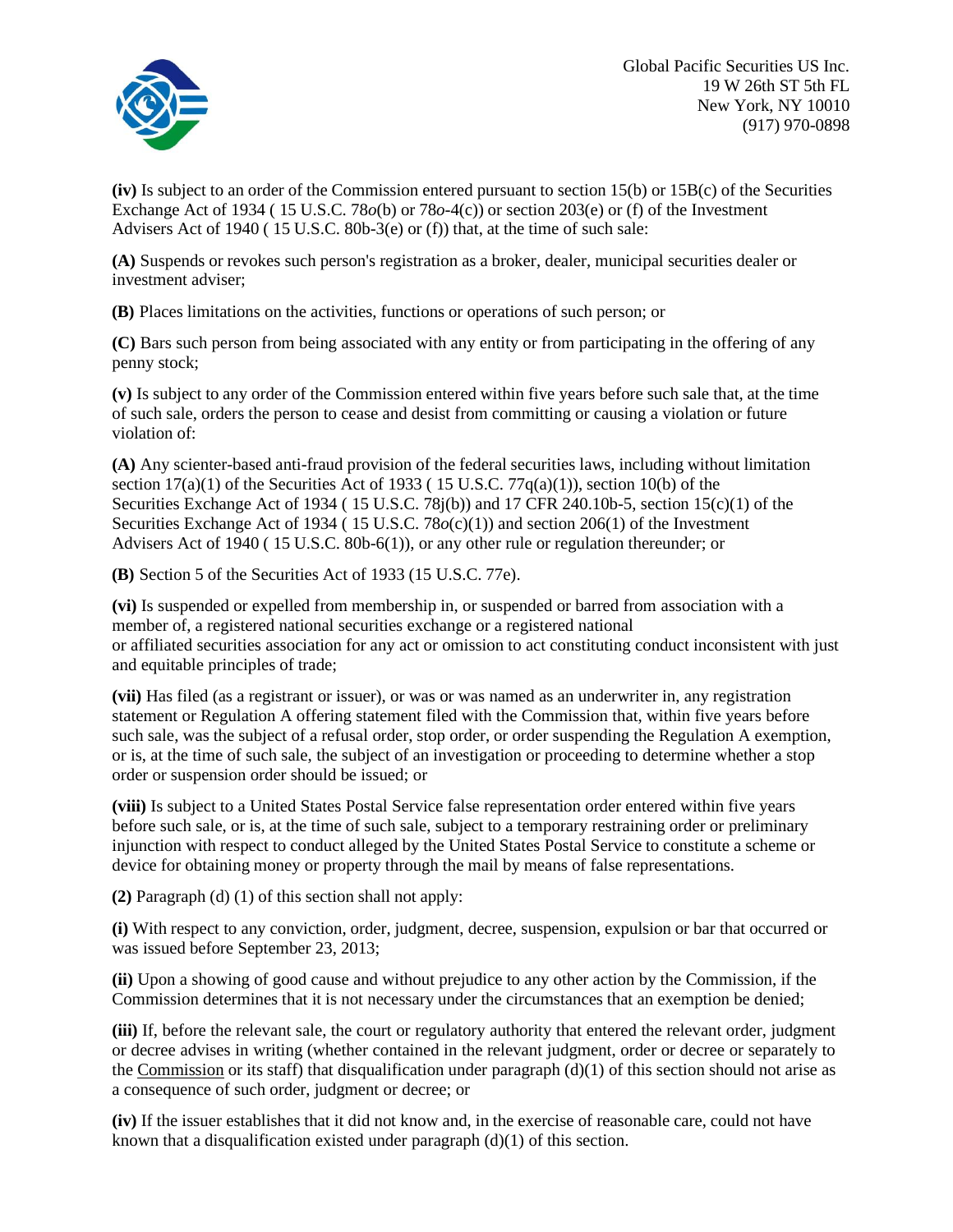

*Instruction to paragraph (d) (2) (iv).* An [issuer w](https://www.law.cornell.edu/definitions/index.php?width=840&height=800&iframe=true&def_id=4564dd69d3d9c2ae3243454aff072702&term_occur=21&term_src=Title%3A17%3AChapter%3AII%3APart%3A230%3ASubjgrp%3AD%3A230.506)ill not be able to establish that it has exercised reasonable care unless it has made, in light of the circumstances, factual inquiry into whether any disqualifications exist. The nature and scope of the factual inquiry will vary based on the facts and circumstances concerning, among other things, the [issuer](https://www.law.cornell.edu/definitions/index.php?width=840&height=800&iframe=true&def_id=4564dd69d3d9c2ae3243454aff072702&term_occur=22&term_src=Title%3A17%3AChapter%3AII%3APart%3A230%3ASubjgrp%3AD%3A230.506) and the other offering participants.

**(3)** For purposes of [paragraph \(d\)\(1\) o](https://www.law.cornell.edu/cfr/text/17/230.506#d_1)f this section, events relating to any [affiliated issuer t](https://www.law.cornell.edu/definitions/index.php?width=840&height=800&iframe=true&def_id=152b62f9d54a0d102624a66ef4361e77&term_occur=2&term_src=Title%3A17%3AChapter%3AII%3APart%3A230%3ASubjgrp%3AD%3A230.506)hat occurred before the affiliation arose will be not considered disqualifying if the [affiliated](https://www.law.cornell.edu/definitions/index.php?width=840&height=800&iframe=true&def_id=e78e8fda5d9bc78ce2bb85600b83350c&term_occur=3&term_src=Title%3A17%3AChapter%3AII%3APart%3A230%3ASubjgrp%3AD%3A230.506) entity is not:

**(i)** In control of the [issuer;](https://www.law.cornell.edu/definitions/index.php?width=840&height=800&iframe=true&def_id=4564dd69d3d9c2ae3243454aff072702&term_occur=23&term_src=Title%3A17%3AChapter%3AII%3APart%3A230%3ASubjgrp%3AD%3A230.506) or

**(ii)** Under common control with the [issuer b](https://www.law.cornell.edu/definitions/index.php?width=840&height=800&iframe=true&def_id=4564dd69d3d9c2ae3243454aff072702&term_occur=24&term_src=Title%3A17%3AChapter%3AII%3APart%3A230%3ASubjgrp%3AD%3A230.506)y a third party that was in control of the [affiliated e](https://www.law.cornell.edu/definitions/index.php?width=840&height=800&iframe=true&def_id=e78e8fda5d9bc78ce2bb85600b83350c&term_occur=4&term_src=Title%3A17%3AChapter%3AII%3APart%3A230%3ASubjgrp%3AD%3A230.506)ntity at the time of such events.